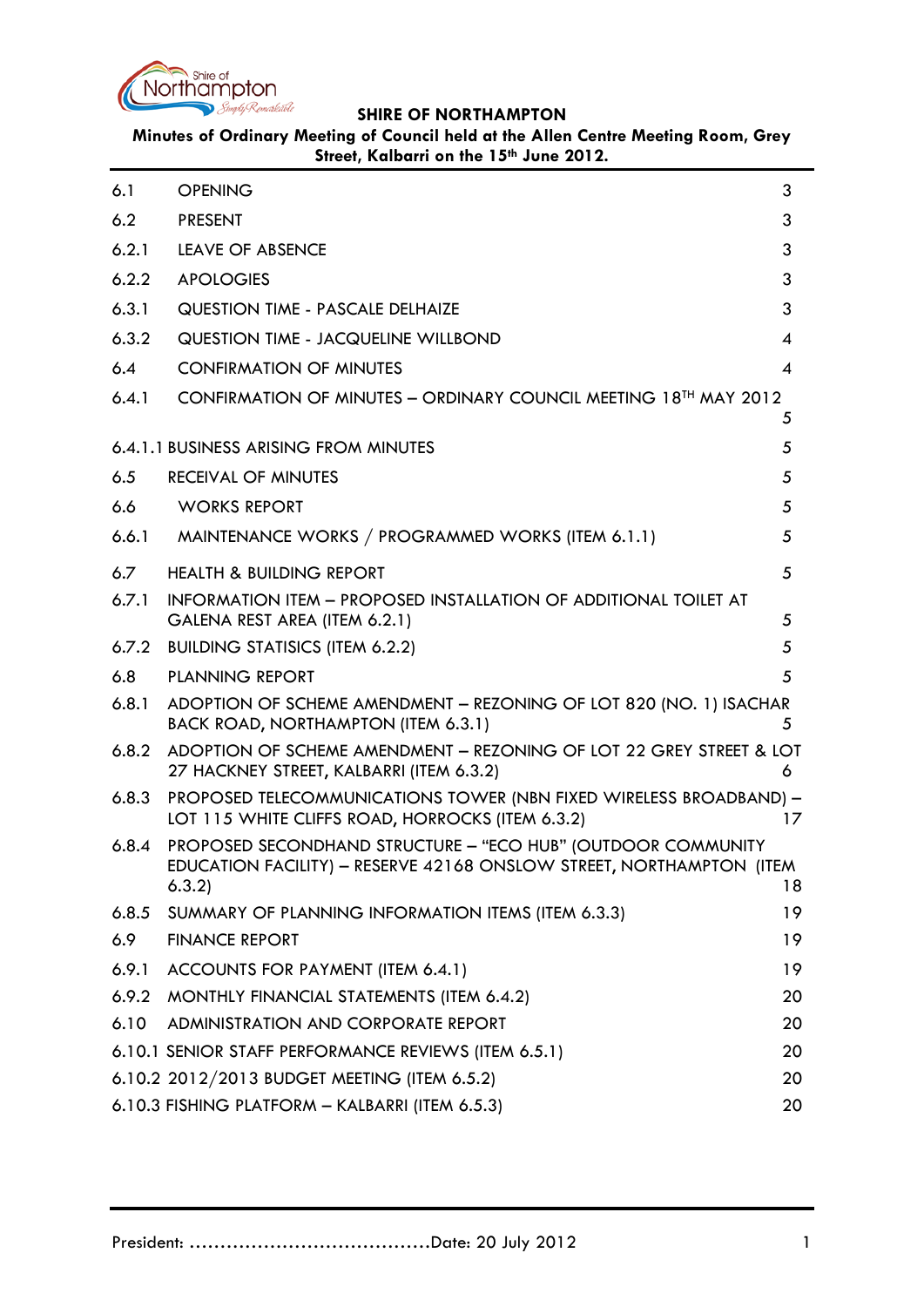

| 6.11   | PRESIDENTS REPORT            | 20 |
|--------|------------------------------|----|
| 6.12   | DEPUTY PRESIDENTS REPORT     | 21 |
| 6.13   | <b>COUNCILLORS REPORT</b>    | 21 |
| 6.13.1 | <b>CR GLIDDON</b>            | 21 |
|        | 6.13.2 CR BOOTH              | 21 |
|        | $6.13.3$ CR PENN             | 22 |
|        | 6.13.3 CR CRIPPS             | 22 |
|        | 6.13.3 CR SIMKIN             | 22 |
| 6.14   | <b>INFORMATION BULLETIN</b>  | 22 |
| 6.15   | <b>NEW ITEMS OF BUSINESS</b> | 22 |
| 6.16   | NEXT MEETING OF COUNCIL      | 22 |
| 6.17   | <b>CLOSURE</b>               | 22 |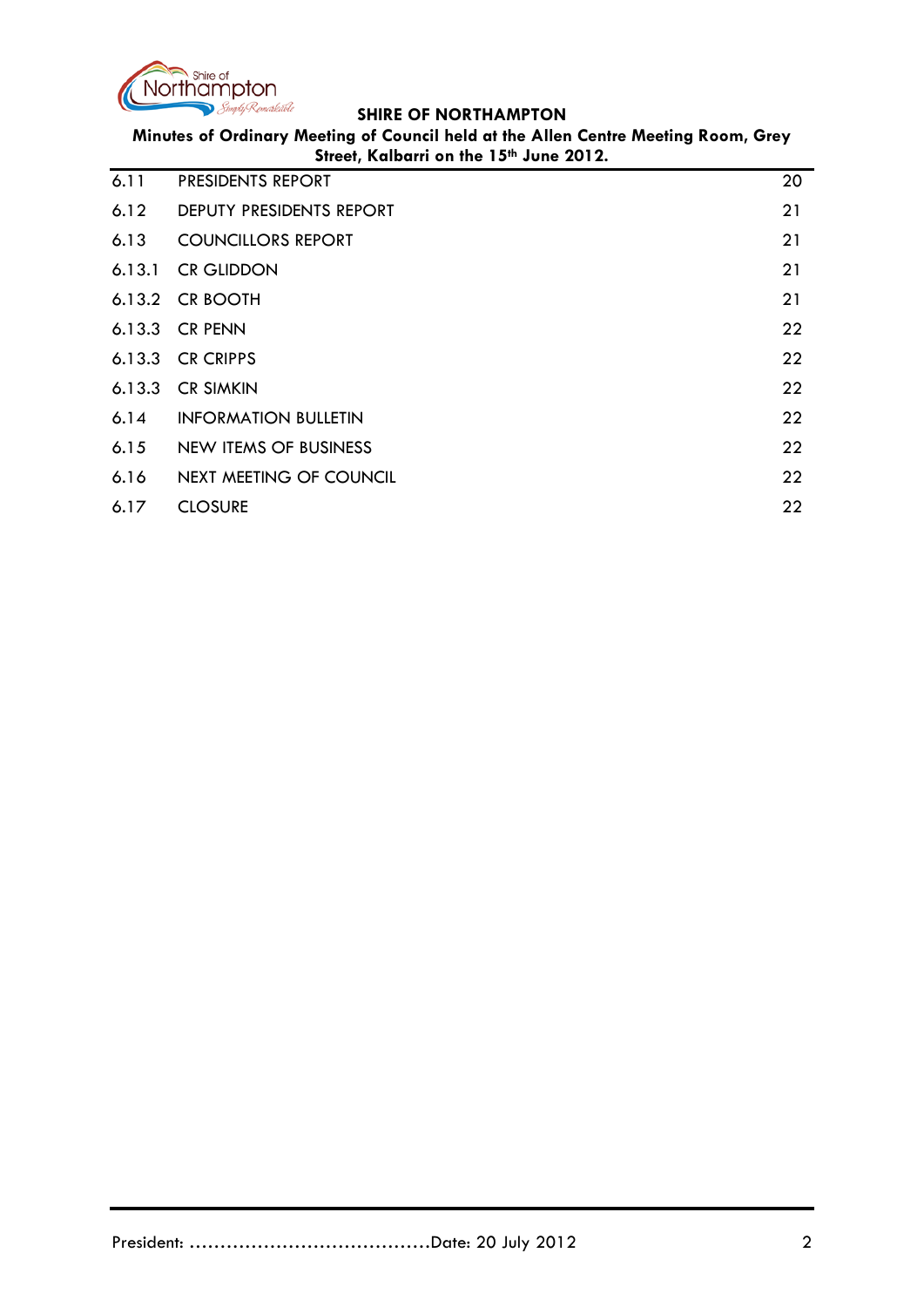

**Minutes of Ordinary Meeting of Council held at the Allen Centre Meeting Room, Grey Street, Kalbarri on the 15th June 2012.**

### **5.1 OPENING**

The President thanked all members present for their attendance, welcomed all Councillors and declared the meeting open at 1.00pm.

#### <span id="page-2-0"></span>**5.2 PRESENT**

| Cr G Wilson                | President                               | Northampton Ward |
|----------------------------|-----------------------------------------|------------------|
| Cr L Parker                | Deputy President                        | Kalbarri Ward    |
| Cr C Simkin                |                                         | Northampton Ward |
| Cr B Cripps                |                                         | Northampton Ward |
| Cr S Stock-Standen         |                                         | Northampton Ward |
| Cr P Gliddon               |                                         | Kalbarri Ward    |
| Cr S Penn                  |                                         | Kalbarri Ward    |
| Cr J Booth                 |                                         | Kalbarri Ward    |
| Mr Jamie Criddle           | Deputy Chief Executive Officer          |                  |
| Mr Glenn Bangay            | Principal EHO/Building Surveyor         |                  |
| Mr Neil Broadhurst         | Manager of Works and Technical Services |                  |
| <b>Mrs Hayley Williams</b> | <b>Principal Planner</b>                |                  |

#### <span id="page-2-1"></span>**5.2.1 LEAVE OF ABSENCE**

Nil.

#### <span id="page-2-2"></span>**5.2.2 APOLOGIES**

Cr T Carson Northampton Ward

### <span id="page-2-3"></span>**5.3 QUESTION TIME**

There were members of the public present with the following questions put to Council.

| 5.3.1 | PASCALE DELHAIZE- DISABLED ACCESS FISHING PLATFORM/CARPARK |
|-------|------------------------------------------------------------|
|       | <b>EROSION</b>                                             |

#### **Pascale Delhaize**

1. Pascale Delhaize inquired as to exact location of the proposed Disabled Access Fishing Platform?

The President advised that the location of the proposed Disabled Access Fishing Platform had not changed from initial recommendations, which is to extend from the current footpath from the carpark at Chainman's beach.

2. Pascale Delhaize inquired into the apparent erosion caused as a result of sealing the Kalbarri Boat Hire carpark and erosion immediately east of the VMR building?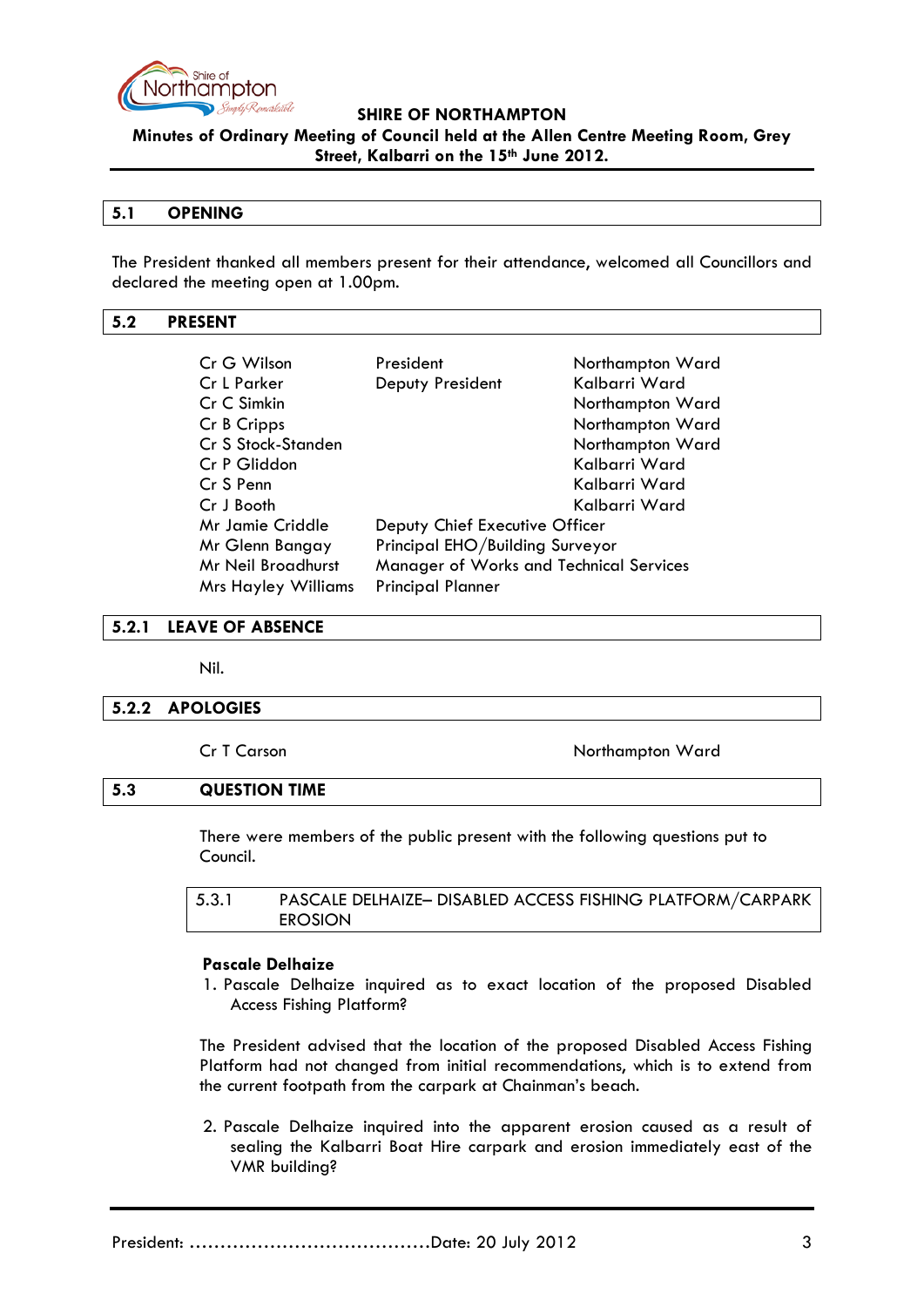

## **Minutes of Ordinary Meeting of Council held at the Allen Centre Meeting Room, Grey Street, Kalbarri on the 15th June 2012.**

The Manager for Works and Technical Services, Mr. Neil Broadhurst advised that erosion is evident at the northern end of the boat hire carpark and is aware of this, subsequently an item to install a suitable method of erosion control shall be listed for consideration within the 2012/2013 draft budget for council consideration. It was expressed that the situation is believed to be much better than when the area was a total gravel car park with storm water now controlled in a better way with some storm water directed onto the adjacent lawn area.

The area around the VMR building is being monitored and did deteriorate quickly following the last significant river flow. It is believed the area is going through a period of re-stabilising with the return of the sand spit that is being naturally reestablished (which is slowly happening). He advised that Council had also included some preventative measures for consideration in the 2012/13 budget, which included some geo-textile revetment matrices and are currently looking at other measures to reduce any erosion.

### 5.3.2 JACQUELINE WILLBOND– NORTHAMPTON STRATEGIC PLAN

### **Jacqueline Willbond**

Jacqueline Willbond advised that as the Shire of Northampton's Strategic Plan involves a strategy which requires Council engaging with community and effectively communicate Shire activities, then could it be requested that an additional Public Question Time be held at the end of the Council meeting to discuss issues raised during the meeting?

The Deputy Chief Executive Officer advised that some Councils do provide for a second public question time later in the meeting. There are issues involved in using the forum for debating/discussing items previously considered, but this would be a decision for the Council of the time to make and Council will take the recommendation of additional public question time on board for consideration.

### <span id="page-3-1"></span><span id="page-3-0"></span>**6.4 CONFIRMATION OF MINUTES**

#### 6.4.1 CONFIRMATION OF MINUTES - ORDINARY COUNCIL MEETING 18<sup>th</sup> MAY 2012.

Moved Cr PENN, seconded Cr GLIDDON

That the minutes of the Ordinary Meeting of Council held on the 18<sup>th</sup> May 2012 be confirmed as a true and correct record subject to the following amendments:

Minute 6.4.5 – Declaration of proximity interest, change "Kalbarri Development Association" to "Kalbarri Visitor Centre"

### CARRIED 8/0

### 6.4.1.1 BUSINESS ARISING FROM MINUTES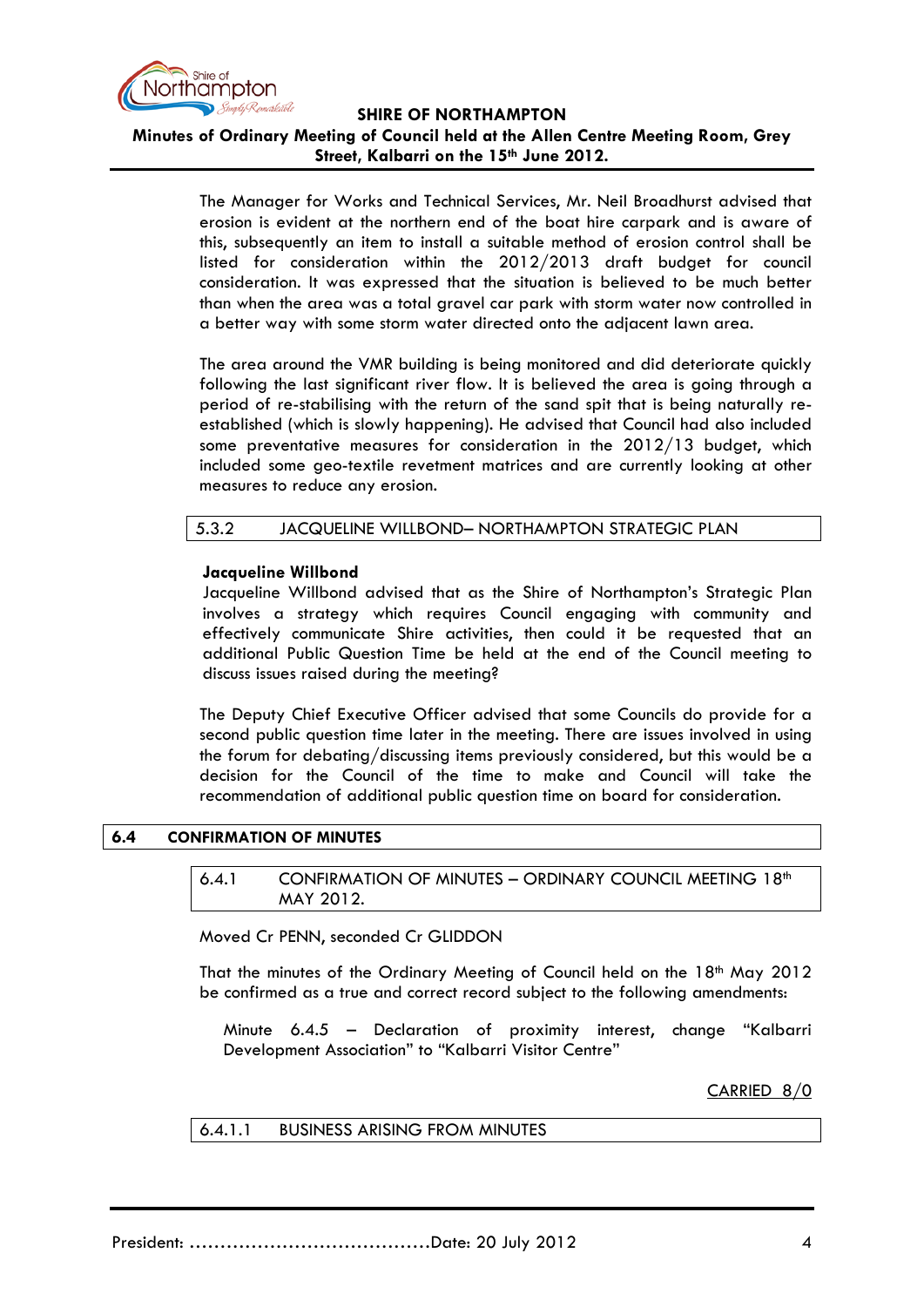

## **Minutes of Ordinary Meeting of Council held at the Allen Centre Meeting Room, Grey Street, Kalbarri on the 15th June 2012.**

Minute 5.8.2 -PROPOSED SUBDIVISION GUIDE PLAN – LOTS 582, 830, 831 & 832 BRIDGEMAN ROAD, KALBARRI

The Principal Planner advised that the WA Planning Commission advised that they would not support the subdivision of Lot 830 without the preparation and adoption of a subdivision guide plan over all four adjoining landholdings.

Minute 5.10.5 - LOCAL GOVERNMENT REFORM

The Deputy Chief Executive Officer advised that the Minister for Local Government had responded to Council's letter in relation to Local Government Structural Reform and advised that as Council had not taken up the invitation for structural reform in 2009, then capacity building funds were not available. He further advised that Councils were encouraged to form Regional Transition Groups, but must do with their own funds.

### **6.5 RECEIVAL OF MINUTES**

Nil

### **6.6 WORKS REPORT**

6.5.1 MAINTENANCE WORKS/PROGRAMMED WORKS (ITEM 6.1.1)

Noted.

# **6.7 HEALTH/BUILDING REPORT**

6.7.1 INFORMATION ITEM – PROPOSED INSTALLATION OF ADDITIONAL TOILET AT GALENA REST AREA (ITEM 6.2.1)

Noted.

6.7.2 BUILDING STATISICS FOR THE MONTH OF MAY 2012 (ITEM 6.2.2)

Noted.

Mr Neil Broadhurst, Manager of Works and Technical Services left the meeting at 1.31pm.

### **5.8 TOWN PLANNING REPORT**

| 6.8.1 | ADOPTION OF SCHEME AMENDMENT - REZONING OF LOT 820 (NO. |
|-------|---------------------------------------------------------|
|       | 1) ISACHAR BACK ROAD, NORTHAMPTON (ITEM 6.3.1)          |

Moved Cr STOCK-STANDEN, seconded CR GLIDDON,

That Council: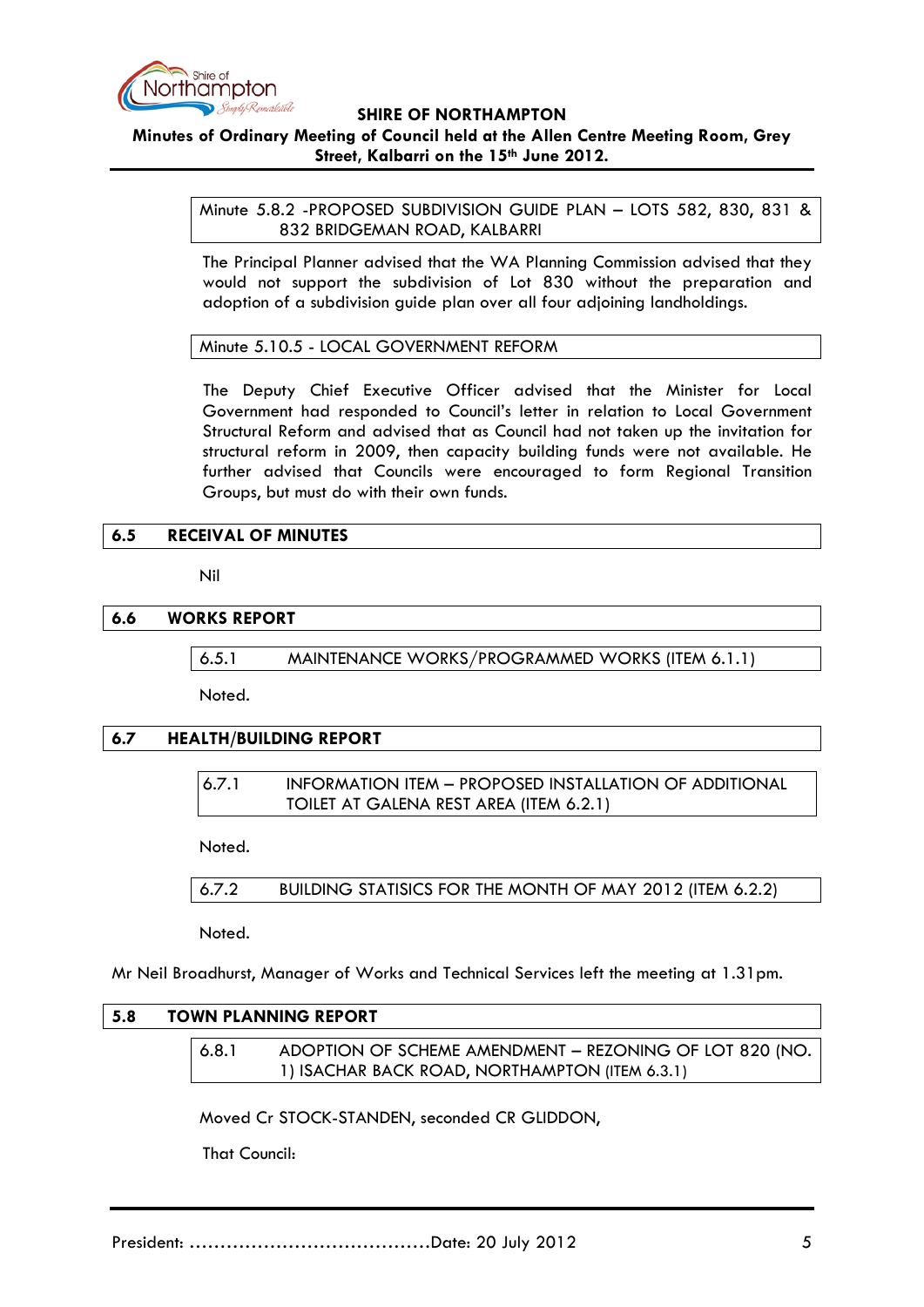

**Minutes of Ordinary Meeting of Council held at the Allen Centre Meeting Room, Grey Street, Kalbarri on the 15th June 2012.**

- 1) Endorse the 'Schedule of Submissions' for Amendment No. 1 to Local Planning Scheme No. 10 as attached to Item 6.3.1 of the June Town Planning Report 2012;
- 2) Pursuant to Part 5 of the Planning and Development Act 2005 (as amended) adopt for final approval Amendment No. 1 to Local Planning Scheme No. 10;
- 3) Refer the Scheme Amendment to the Department of Planning and seek final approval of the Scheme Amendment from the Minister for Planning;
- 4) The proponent be advised that prior to subdivision occuring:
	- a) an environmental geological study will be required in accordance with Clause 5.8 of Local Planning Scheme No. 10; and
	- b) additional supporting information will be required by Mainroads WA regarding the likely vehicle generation from the increased lot yield of the subdivision.

CARRIED 8/0

6.8.2 ADOPTION OF SCHEME AMENDMENT – REZONING OF LOT 22 GREY STREET & LOT 27 HACKNEY STREET, KALBARRI (ITEM 6.3.2)

### Moved Cr STOCK-STANDEN seconded

That Council pursuant to Part 5 of the Planning & Development Act 2005 amend Shire of Northampton Town Planning Scheme No.9 (Kalbarri) by:

- 1 Amending the Scheme Text by inserting a new zone 'Mixed Residential' in Clause 3.1.1;
- 2 Amending Scheme Text by inserting a new Clause 3.1.2.9 as follows:

### "MIXED RESIDENTIAL R50/60 ZONE

To enable the provision of medium density accommodation for either permanent or short stay occupation in a managed, mixed residential environment within close proximity of the Town Centre and River Foreshore so as to maintain the compactness and walkability of Kalbarri Townsite."

3 Amending the Scheme Text by inserting a new zone 'Mixed Residential' into Table 1 – Zoning Table as follows;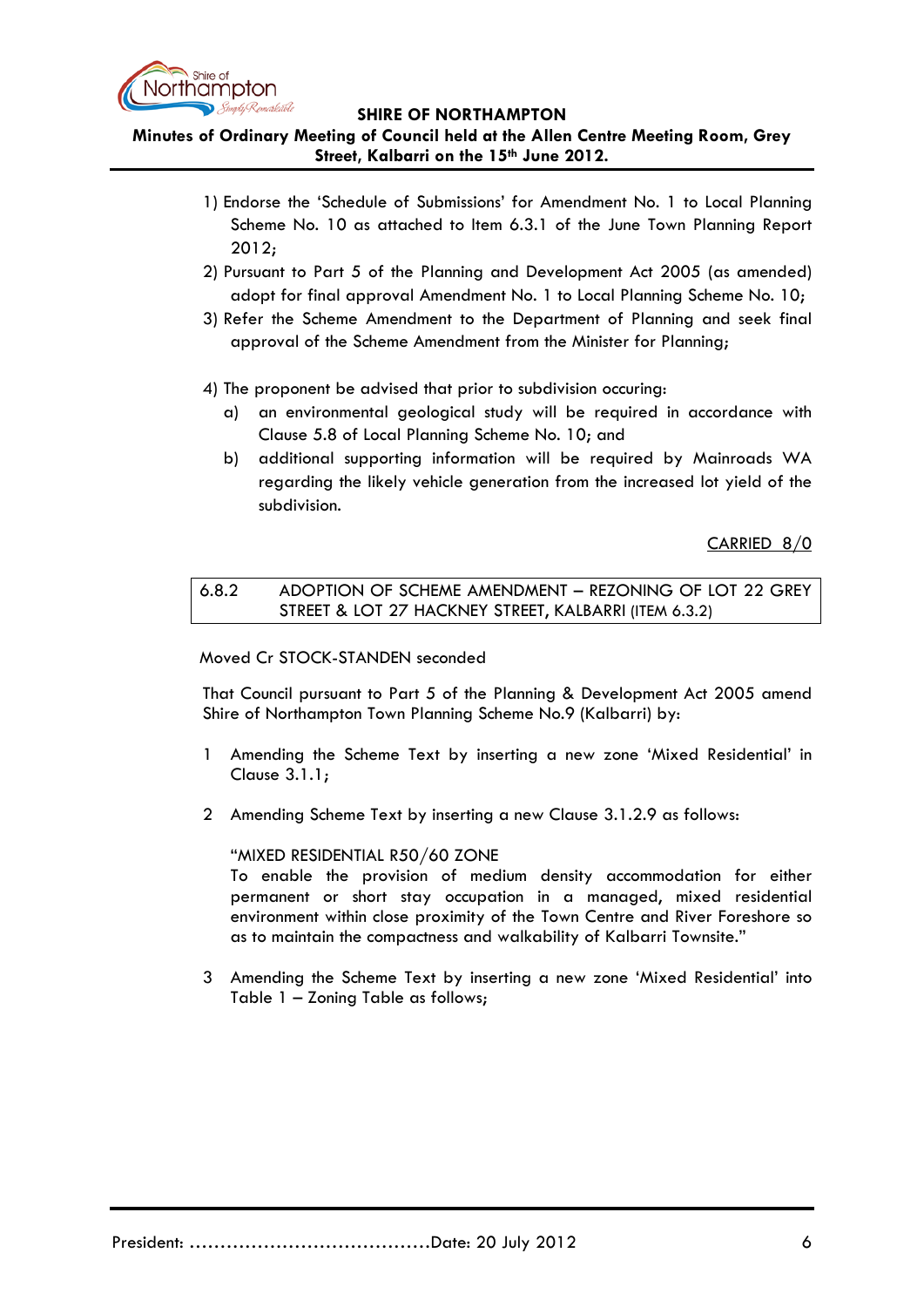

| <b>ZONE</b>                         |                    |
|-------------------------------------|--------------------|
| <b>USE CLASS</b>                    | ESIDENTI/<br>MIXED |
| Abattoir                            |                    |
| Aged or Dependent Persons' Dwelling | SA                 |
| <b>Amenity Building</b>             |                    |
| <b>Amusement Parlour</b>            |                    |
| Aquaculture                         |                    |
| <b>Art Gallery</b>                  |                    |
| <b>Bed and Breakfast</b>            | AA                 |
| <b>Betting Agency</b>               |                    |
| <b>Builder's Storage Yard</b>       |                    |
| Camping Area                        |                    |
| Caravan Park                        |                    |
| Caretaker's Dwelling                | SA                 |
| Car Park                            | AA                 |
| Cattery                             |                    |
| <b>Chalet Park</b>                  |                    |
| <b>Child Care Premises</b>          | <b>SA</b>          |
| Cinema/Theatre                      |                    |
| Civic Building                      | SA                 |
| <b>Club Premises</b>                |                    |
| <b>Community Services Depot</b>     |                    |
| <b>Consulting Rooms</b>             | SA                 |
| <b>Convenience Store</b>            |                    |
| Drive-In Theatre                    |                    |
| <b>Dry Cleaning Premises</b>        |                    |
| <b>Educational Establishment</b>    | SA                 |
| <b>Equestrian Centre</b>            |                    |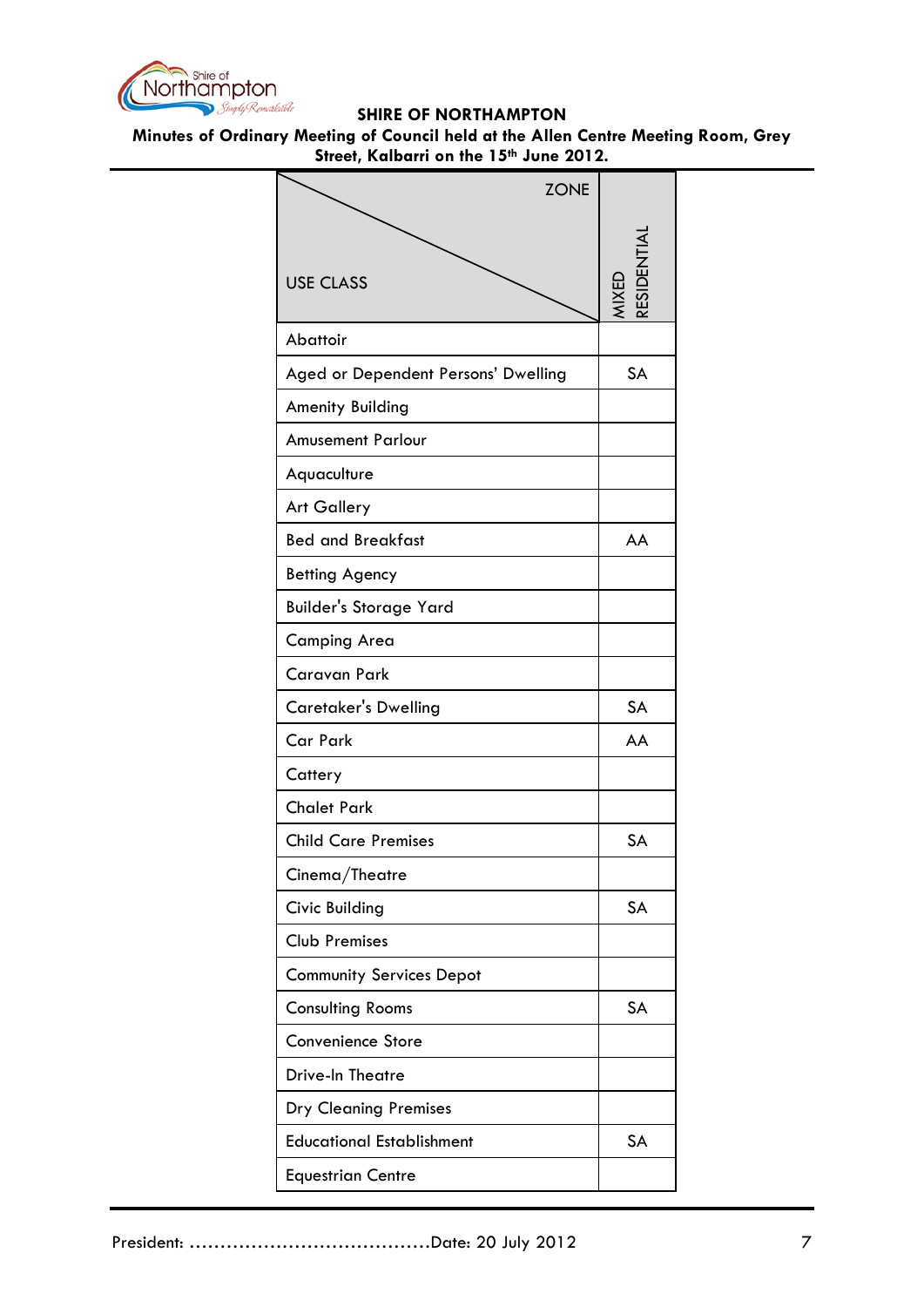

| <b>ZONE</b>                  |                           |
|------------------------------|---------------------------|
| <b>USE CLASS</b>             | <b>ESIDENTIA</b><br>MIXED |
| <b>Factory Unit Building</b> |                           |
| <b>Fast Food Outlet</b>      |                           |
| Fish Shop                    |                           |
| <b>Fuel Depot</b>            |                           |
| <b>Funeral Parlour</b>       |                           |
| <b>Garden Centre</b>         |                           |
| <b>Grouped Dwelling</b>      | P                         |
| <b>Health Centre</b>         |                           |
| <b>Health Studio</b>         |                           |
| <b>Hire Service</b>          |                           |
| Holiday Accommodation        | <b>SA</b>                 |
| <b>Home Business</b>         | <b>SA</b>                 |
| Home Business - Hire         | AA                        |
| <b>Home Occupation</b>       | <b>SA</b>                 |
| Home Office                  | P                         |
| Hotel                        | AA                        |
| Industry - Cottage           | AA                        |
| Industry - Extractive        |                           |
| Industry - General           |                           |
| <b>Industry - Hazardous</b>  |                           |
| Industry - Light             |                           |
| Industry - Rural             |                           |
| Industry - Service           |                           |
| Kennels                      |                           |
| Kindergarten                 | AA                        |
| <b>Kiosk</b>                 |                           |
| Laundromat                   |                           |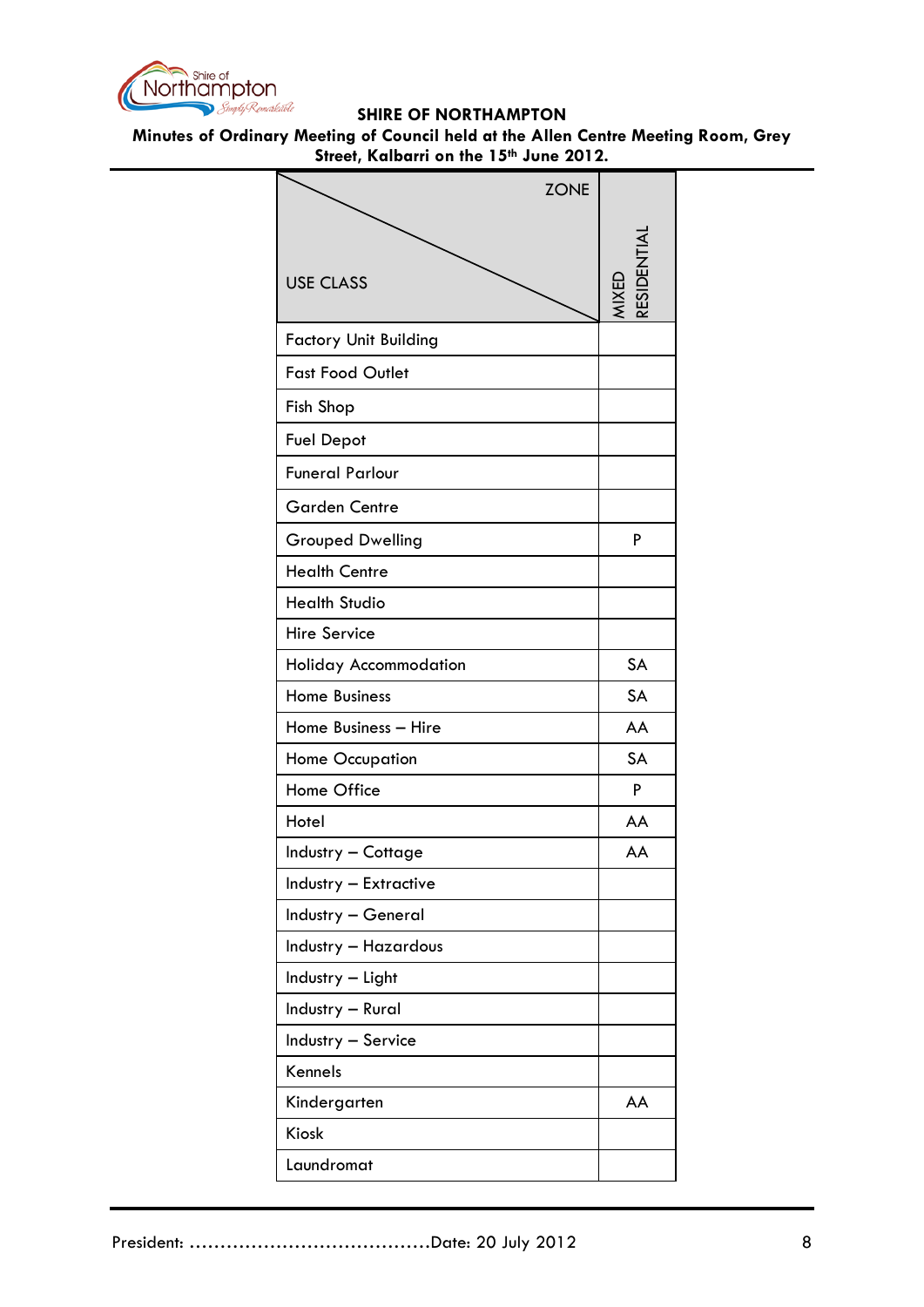

| <b>ZONE</b>                   |                  |
|-------------------------------|------------------|
| <b>USE CLASS</b>              | <b>ESIDENTIA</b> |
|                               | <b>AIXED</b>     |
| <b>Limited Rural Use</b>      |                  |
| Liquor Store                  |                  |
| Lunch Bar                     |                  |
| <b>Marine Collectors Yard</b> |                  |
| <b>Marine Filling Station</b> |                  |
| Market                        |                  |
| <b>Medical Centre</b>         |                  |
| Milk Depot                    |                  |
| Motel                         | AA               |
| Motor Vehicle & Marine Sales  |                  |
| Motor Vehicle Hire            |                  |
| <b>Motor Vehicle Repairs</b>  |                  |
| Motor Vehicle Wash            |                  |
| Motor Vehicle Wrecking        |                  |
| Multiple Dwelling             | P                |
| Museum                        |                  |
| Night Club                    |                  |
| Nursing Home                  |                  |
| Office                        | AA               |
| <b>Park Home Park</b>         |                  |
| <b>Petrol Filling Station</b> |                  |
| Piggery                       |                  |
| <b>Plant Nursery</b>          |                  |
| <b>Poultry Farming</b>        |                  |
| <b>Private Recreation</b>     |                  |
| <b>Produce Store</b>          |                  |
| <b>Public Amusement</b>       |                  |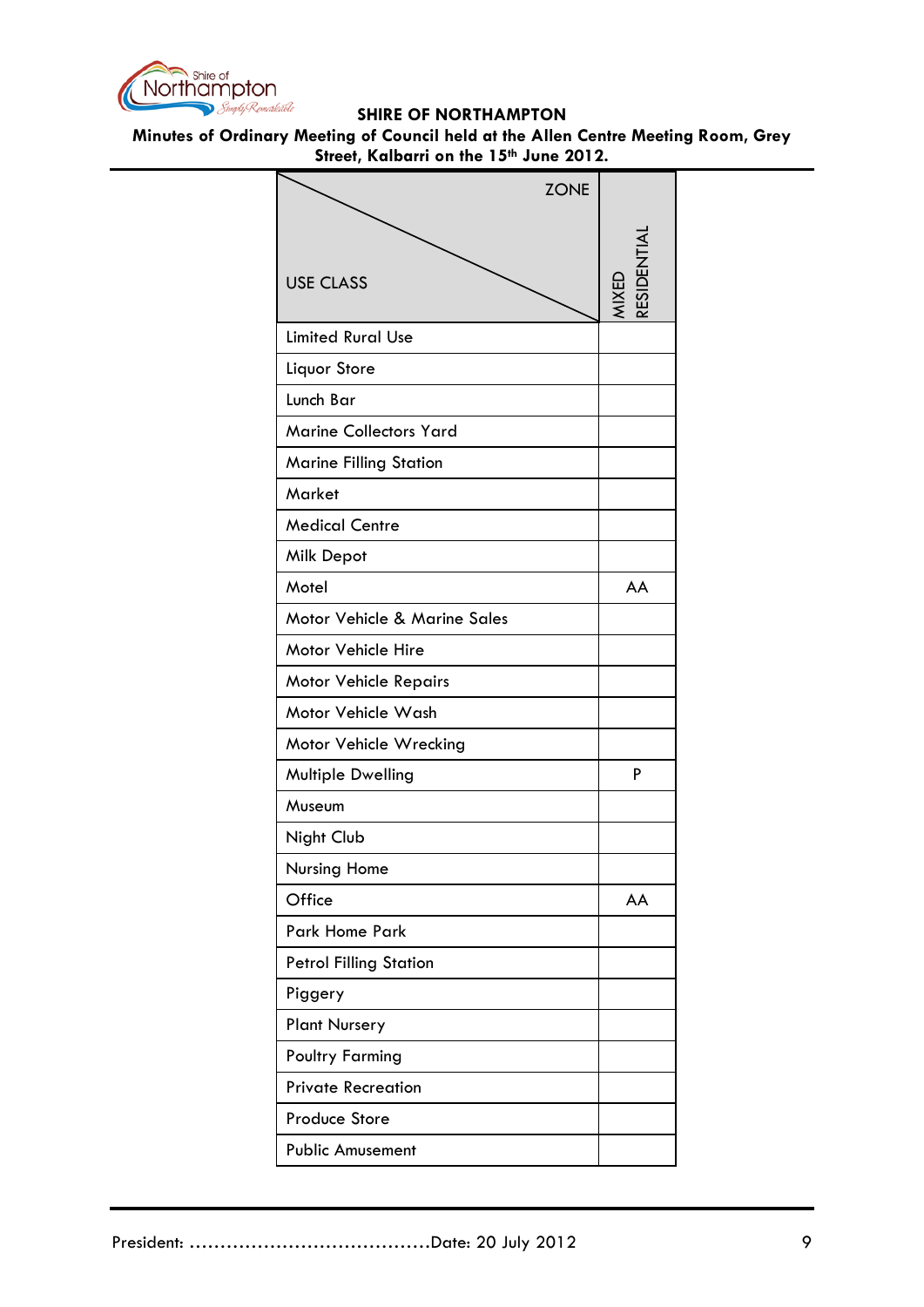

## **Minutes of Ordinary Meeting of Council held at the Allen Centre Meeting Room, Grey Street, Kalbarri on the 15th June 2012.**

| <b>ZONE</b>                        |            |
|------------------------------------|------------|
| <b>USE CLASS</b>                   | RESIDENTI/ |
| <b>Public Utility</b>              | P          |
| Public Worship                     |            |
| Radio & TV Installation            |            |
| <b>Reception Centre</b>            |            |
| <b>Residential Building</b>        | P          |
| <b>Resort Development</b>          |            |
| Restaurant                         |            |
| <b>Rural Pursuit</b>               |            |
| Salvage Yard                       |            |
| <b>Service Station</b>             |            |
| Shop                               |            |
| Showroom                           |            |
| Single House                       | P          |
| <b>Stable</b>                      |            |
| Tavern                             |            |
| <b>Temporary Accommodation</b>     | AA         |
| <b>Trade Display</b>               |            |
| <b>Transport Depot</b>             |            |
| <b>Veterinary Consulting Rooms</b> |            |
| Veterinary Hospital                |            |
| Warehouse                          |            |
| Wayside Stall                      |            |
| <b>Zoological Gardens</b>          |            |

4 Amending the Scheme Text by inserting a new Clause '3.4 - Additional Uses' as follows;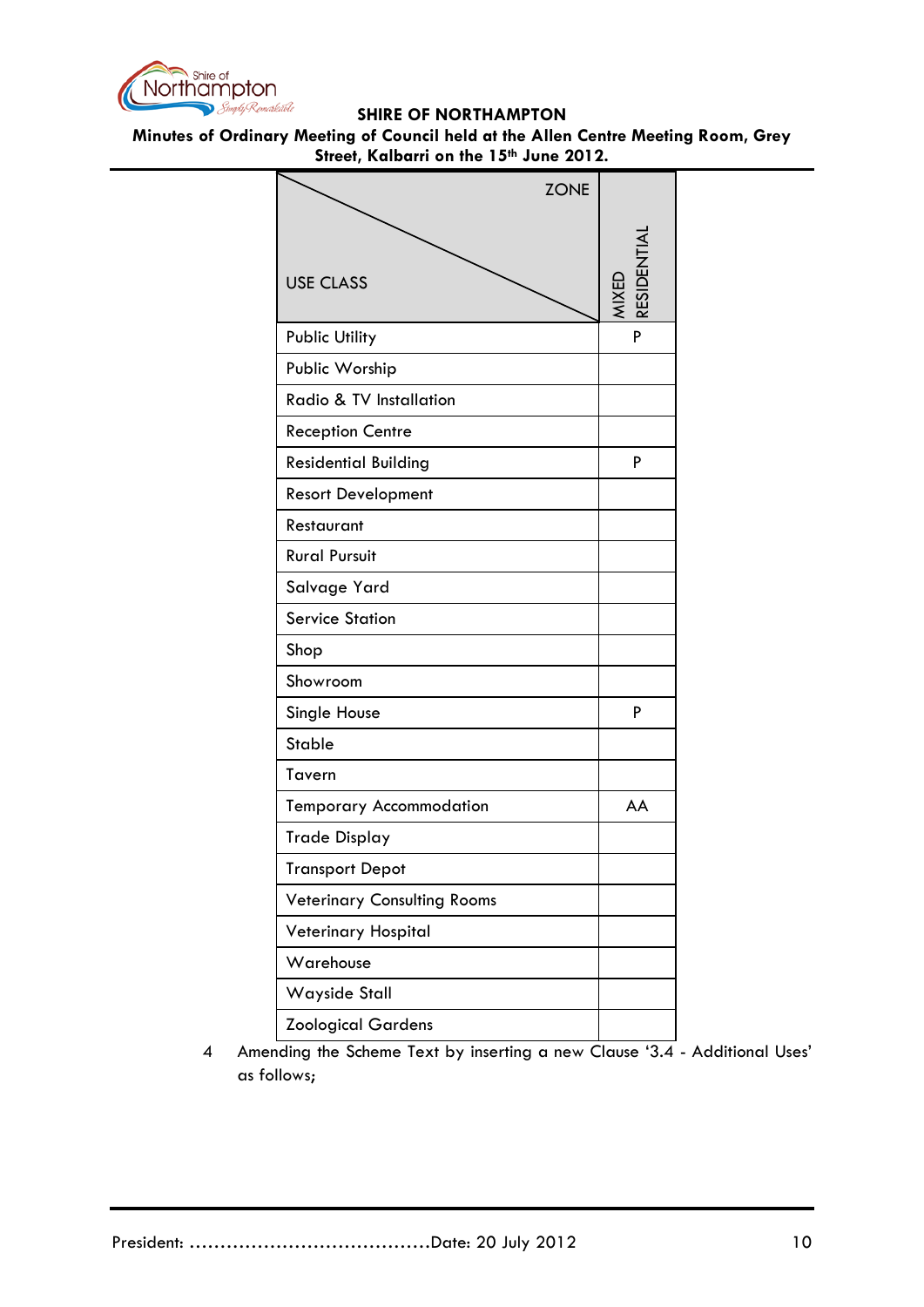

# **Minutes of Ordinary Meeting of Council held at the Allen Centre Meeting Room, Grey Street, Kalbarri on the 15th June 2012.**

"Despite anything contained in the Zoning Table, the land specified in Appendix 12 may be used for the specific use or uses that are listed and subject to the conditions set out in Appendix 12 with respect to that land.

*Note:An additional use is a land use that is permitted on a specific portion of*  land in addition to the uses already permissible in that zone that applies to the *land."*

- 5 Amending the Scheme Text by renaming Clause 5.6 to 'Commercial/Residential Developments';
- 6 Amending Scheme Text by inserting a new Clause 5.34 as follows:

## "REQUIREMENTS FOR MIXED RESIDENTIAL R50/60 ZONE

- (a) Residential development for permanent occupation is limited to a maximum of R50;
	- (b) Two Storey height limit;
- (c) Minimum overall site area of 2,000m2 shall apply for Mixed Residential Development;
- (d) Allowance of R60 coding for short stay developments if site has minimum on site facilities of swimming pool and covered BBQ area; &
- (f) To encourage the provision for an onsite manager, density calculations for short stay developments will exclude the manager's residence."
- 7 Amending the Scheme Text to insert an "Appendix 12 Additional Uses' as follows: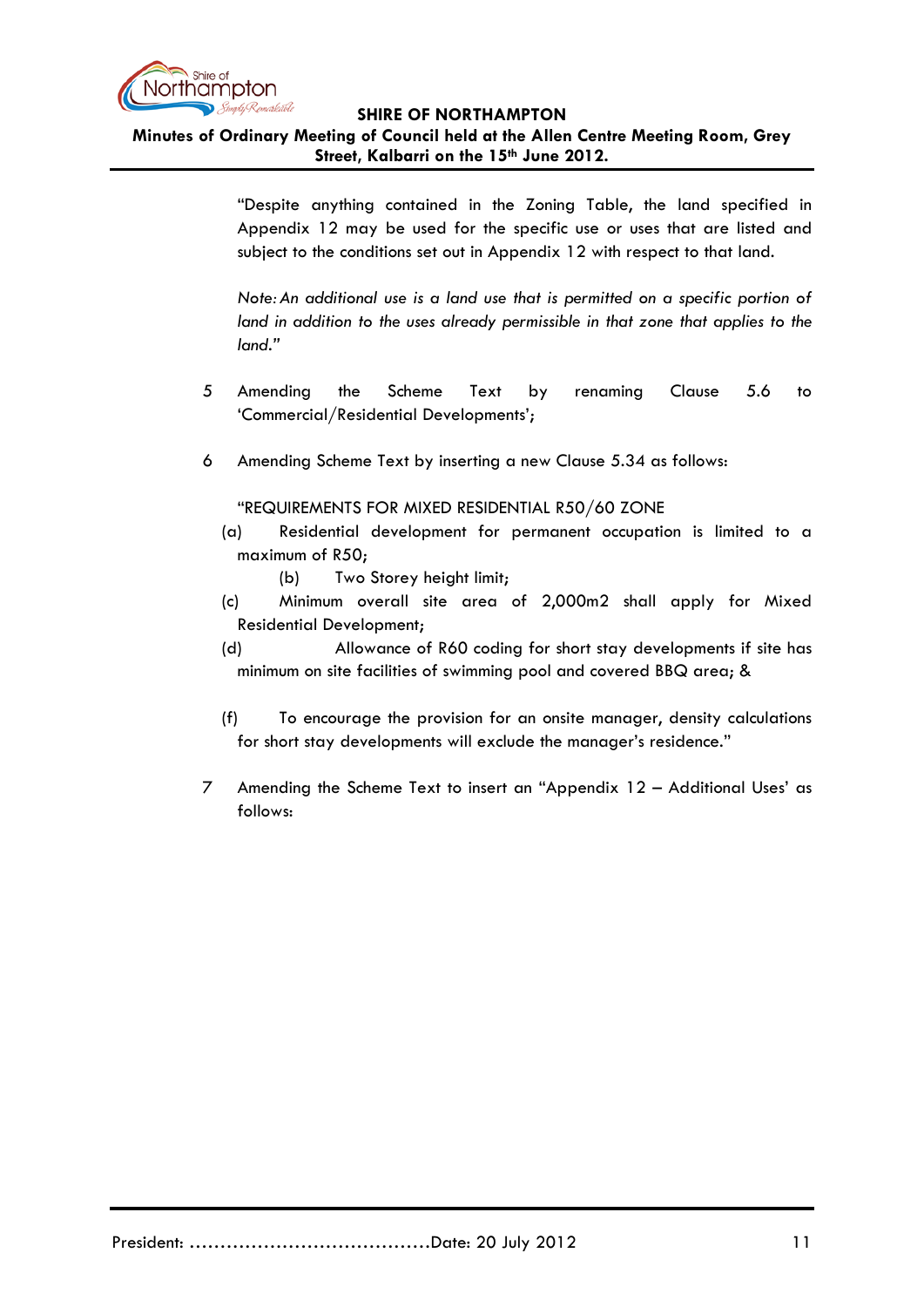

# **Minutes of Ordinary Meeting of Council held at the Allen Centre Meeting Room, Grey Street, Kalbarri on the 15th June 2012.**

| No.          | Description<br>of land                                                             | Additional use                                                                                                                                                                                                                                                 | Conditions                                                                                                                                                                                                                                                                                                                                                                                                                                   |
|--------------|------------------------------------------------------------------------------------|----------------------------------------------------------------------------------------------------------------------------------------------------------------------------------------------------------------------------------------------------------------|----------------------------------------------------------------------------------------------------------------------------------------------------------------------------------------------------------------------------------------------------------------------------------------------------------------------------------------------------------------------------------------------------------------------------------------------|
| $\mathbf{1}$ | Lot 22 Grey<br>Street,<br>Kalbarri &<br>Lot $27$<br>Hackney<br>Street,<br>Kalbarri | Amusement<br>Parlour<br><b>Art Gallery</b><br>$\bullet$<br><b>Fast Food Outlet</b><br>$\bullet$<br>Kiosk<br>Laundromat<br>Lunch Bar<br>$\bullet$<br>Museum<br>$\bullet$<br>Private<br>$\bullet$<br>Recreation<br><b>Public Amusement</b><br>Restaurant<br>Shop | a) Plot radio concessions<br>shall<br>apply through exclusion of<br>tourist commercial floor space<br>from short stay residential plot<br>ratio.<br>b) All short stay units must have<br>parking on site.<br>c) Cash-in-lieu contributions shall<br>apply<br>for<br>construction/<br>upgrading of public car parks<br>vicinity in lieu of<br>in the<br>provision of on site parking for<br>commercial uses.<br>e) Minimum site area 2,000m2; |
|              |                                                                                    |                                                                                                                                                                                                                                                                | and<br>Two storey height limit shall<br>f)<br>apply.                                                                                                                                                                                                                                                                                                                                                                                         |

- 8 Rezoning Lot 22 Grey Street, Kalbarri from 'Special Use Zone 2' to 'Mixed Residential R50/60' and 'Additional Use – Tourist Commercial';
- 9 Rezoning Lot 27 Hackney Street, Kalbarri from 'Residential R50' to 'Mixed Residential R50/60';
- 10 Amending the Scheme Map and Legend Accordingly; &
- 11 Deleting 'Special Use Zone 3' from Appendix 7 of the Scheme.

### MOTION LAPSED DUE TO LACK OF SECONDER

Moved Cr BOOTH seconded Cr PENN

Council resolves to:

- 1. Overturn the Officer's recommendation;
- 2. Adopt the Scheme Amendment as per the following on the basis that Council had already considered the merits of the proposed rezoning at their Ordinary Meeting of Council on 21st October 2011 and as such had resolved that the inclusion of the additional use of Lot 22 Grey Street for three storey development was considered acceptable :
- 3. Amending the Scheme Text by inserting a new zone 'Mixed Residential' in Clause 3.1.1;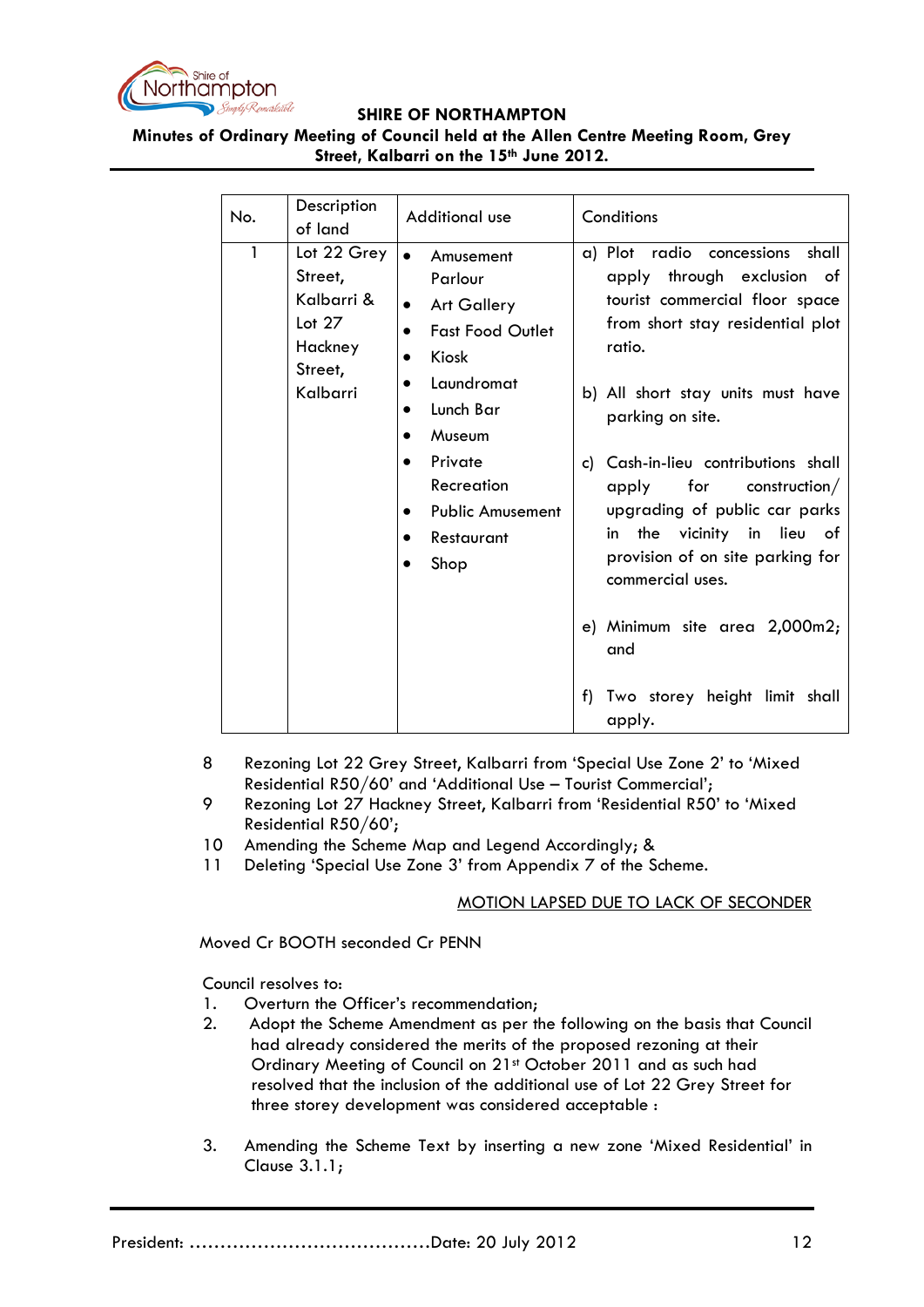

### **SHIRE OF NORTHAMPTON Minutes of Ordinary Meeting of Council held at the Allen Centre Meeting Room, Grey Street, Kalbarri on the 15th June 2012.**

4. Amending Scheme Text by inserting a new Clause 3.1.2.9 as follows:

### "MIXED RESIDENTIAL R50/60 ZONE

To enable the provision of medium density accommodation for either permanent or short stay occupation in a managed, mixed residential environment within close proximity of the Town Centre and River Foreshore so as to maintain the compactness and walkability of Kalbarri Townsite."

5. Amending the Scheme Text by inserting a new zone 'Mixed Residential' into Table 1 – Zoning Table as follows;

| <b>ZONE</b>                         |           |
|-------------------------------------|-----------|
| <b>USE CLASS</b>                    |           |
| Abattoir                            |           |
| Aged or Dependent Persons' Dwelling | <b>SA</b> |
| Amenity Building                    |           |
| <b>Amusement Parlour</b>            |           |
| Aquaculture                         |           |
| <b>Art Gallery</b>                  |           |
| <b>Bed and Breakfast</b>            | AA        |
| <b>Betting Agency</b>               |           |
| <b>Builder's Storage Yard</b>       |           |
| <b>Camping Area</b>                 |           |
| Caravan Park                        |           |
| <b>Caretaker's Dwelling</b>         | <b>SA</b> |
| <b>Car Park</b>                     | AA        |
| Cattery                             |           |
| <b>Chalet Park</b>                  |           |
| <b>Child Care Premises</b>          | SA        |
| Cinema/Theatre                      |           |
| Civic Building                      | <b>SA</b> |
| <b>Club Premises</b>                |           |
| <b>Community Services Depot</b>     |           |
| <b>Consulting Rooms</b>             | <b>SA</b> |
| Convenience Store                   |           |
| Drive-In Theatre                    |           |
| <b>Dry Cleaning Premises</b>        |           |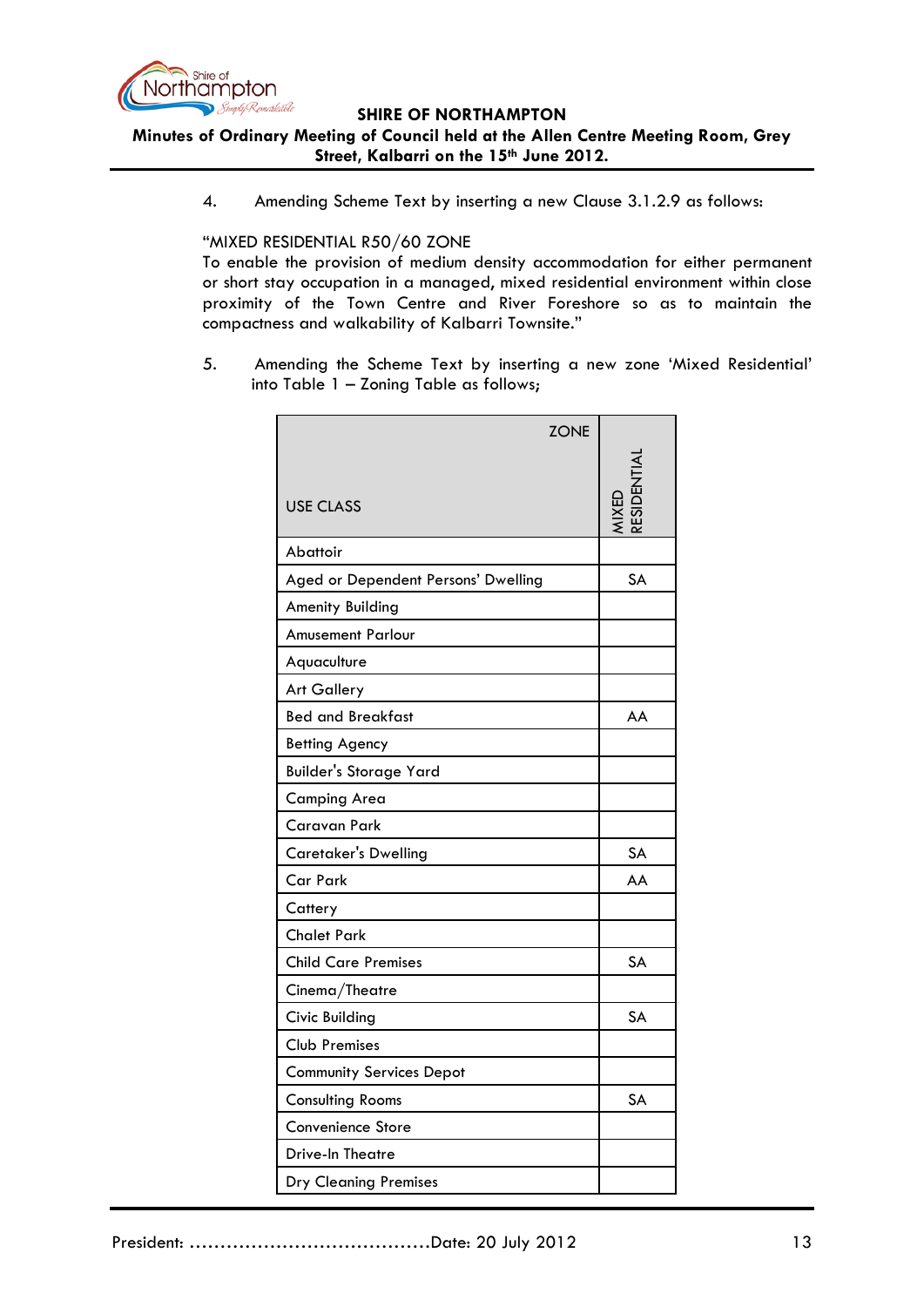

|                                  | <b>ZONE</b> |           |
|----------------------------------|-------------|-----------|
|                                  |             |           |
|                                  |             |           |
| <b>USE CLASS</b>                 |             |           |
| <b>Educational Establishment</b> |             | <b>SA</b> |
| <b>Equestrian Centre</b>         |             |           |
| <b>Factory Unit Building</b>     |             |           |
| <b>Fast Food Outlet</b>          |             |           |
| Fish Shop                        |             |           |
| <b>Fuel Depot</b>                |             |           |
| <b>Funeral Parlour</b>           |             |           |
| <b>Garden Centre</b>             |             |           |
| <b>Grouped Dwelling</b>          |             | P         |
| <b>Health Centre</b>             |             |           |
| <b>Health Studio</b>             |             |           |
| <b>Hire Service</b>              |             |           |
| Holiday Accommodation            |             | SA        |
| <b>Home Business</b>             |             | SA        |
| Home Business - Hire             |             | AA        |
| <b>Home Occupation</b>           |             | SA        |
| Home Office                      |             | P         |
| Hotel                            |             | AA        |
| Industry - Cottage               |             | AA        |
| Industry - Extractive            |             |           |
| Industry - General               |             |           |
| Industry - Hazardous             |             |           |
| Industry - Light                 |             |           |
| Industry - Rural                 |             |           |
| Industry - Service               |             |           |
| Kennels                          |             |           |
| Kindergarten                     |             | AA        |
| Kiosk                            |             |           |
| Laundromat                       |             |           |
| <b>Limited Rural Use</b>         |             |           |
| Liquor Store                     |             |           |
| Lunch Bar                        |             |           |
| <b>Marine Collectors Yard</b>    |             |           |
| <b>Marine Filling Station</b>    |             |           |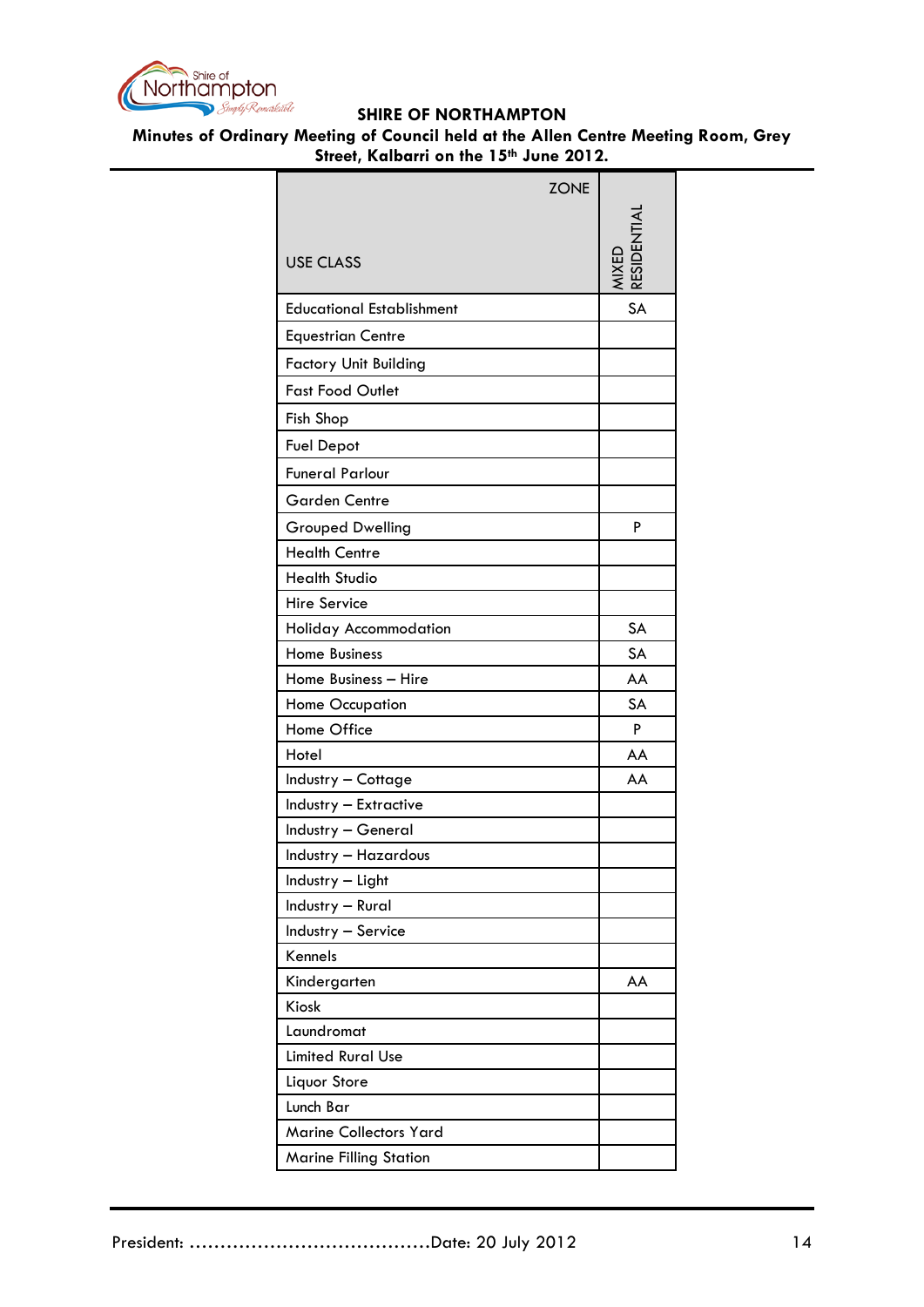

| <b>ZONE</b>                   |           |
|-------------------------------|-----------|
|                               |           |
|                               |           |
| <b>USE CLASS</b>              | ESIDENTI, |
| Market                        |           |
| <b>Medical Centre</b>         |           |
| Milk Depot                    |           |
| Motel                         | AA        |
| Motor Vehicle & Marine Sales  |           |
| Motor Vehicle Hire            |           |
| <b>Motor Vehicle Repairs</b>  |           |
| Motor Vehicle Wash            |           |
| Motor Vehicle Wrecking        |           |
| Multiple Dwelling             | P         |
| Museum                        |           |
| Night Club                    |           |
| Nursing Home                  |           |
| Office                        | AA        |
| Park Home Park                |           |
| <b>Petrol Filling Station</b> |           |
| Piggery                       |           |
| <b>Plant Nursery</b>          |           |
| <b>Poultry Farming</b>        |           |
| <b>Private Recreation</b>     |           |
| Produce Store                 |           |
| <b>Public Amusement</b>       |           |
| Public Utility                | P         |
| Public Worship                |           |
| Radio & TV Installation       |           |
| <b>Reception Centre</b>       |           |
| <b>Residential Building</b>   | P         |
| <b>Resort Development</b>     |           |
| Restaurant                    |           |
| <b>Rural Pursuit</b>          |           |
| Salvage Yard                  |           |
| <b>Service Station</b>        |           |
| Shop                          |           |
| Showroom                      |           |
| Single House                  | P         |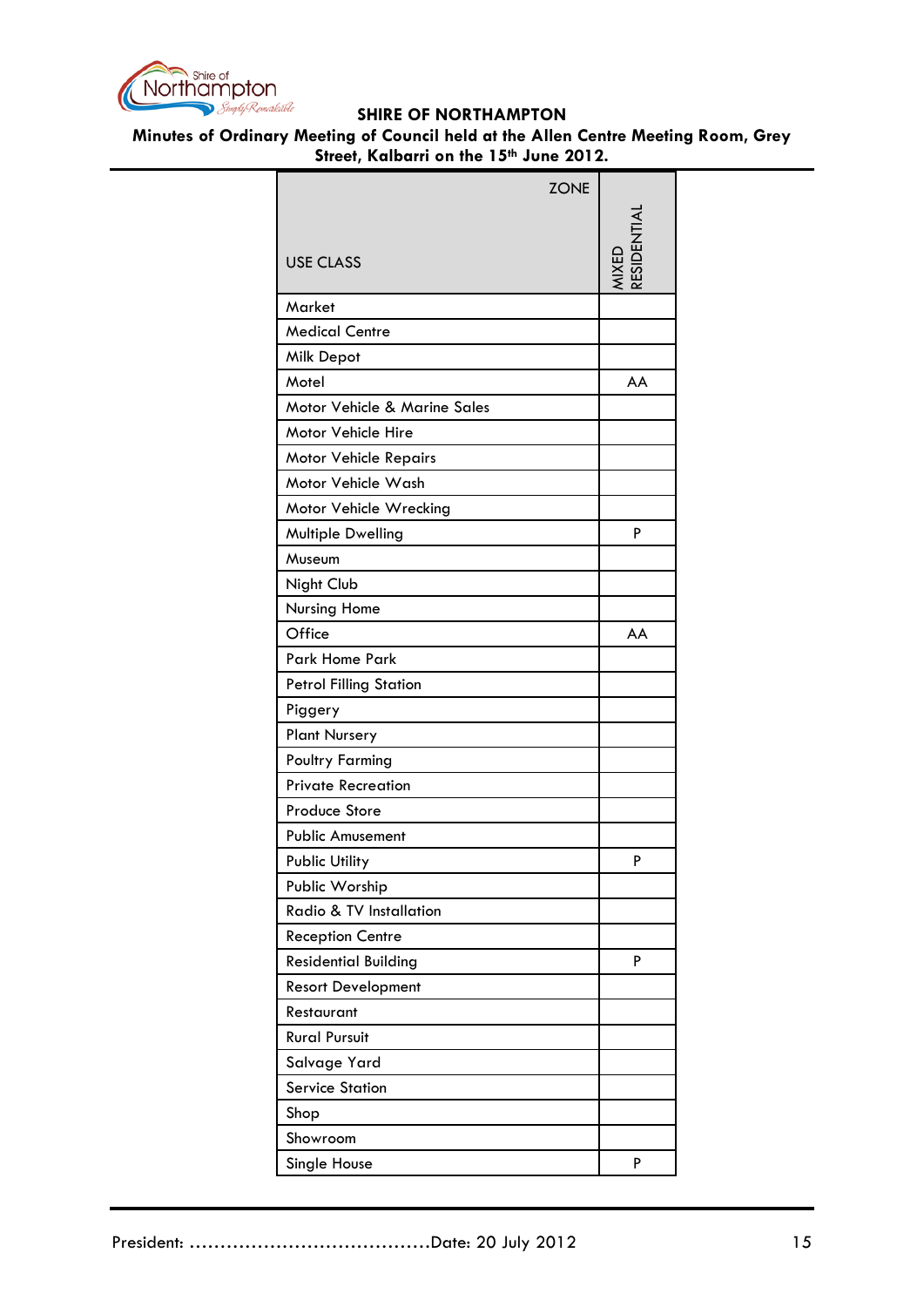

**Minutes of Ordinary Meeting of Council held at the Allen Centre Meeting Room, Grey Street, Kalbarri on the 15th June 2012.**

|                                    | ZONE |                      |
|------------------------------------|------|----------------------|
|                                    |      | MIXED<br>RESIDENTIAL |
| <b>USE CLASS</b>                   |      |                      |
| <b>Stable</b>                      |      |                      |
| Tavern                             |      |                      |
| <b>Temporary Accommodation</b>     |      | AA                   |
| Trade Display                      |      |                      |
| <b>Transport Depot</b>             |      |                      |
| <b>Veterinary Consulting Rooms</b> |      |                      |
| Veterinary Hospital                |      |                      |
| Warehouse                          |      |                      |
| Wayside Stall                      |      |                      |
| <b>Zoological Gardens</b>          |      |                      |

6. Amending the Scheme Text by inserting a new Clause '3.4 - Additional Uses' as follows;

"Despite anything contained in the Zoning Table, the land specified in Appendix 12 may be used for the specific use or uses that are listed and subject to the conditions set out in Appendix 12 with respect to that land.

*Note: An additional use is a land use that is permitted on a specific portion of land in addition to the uses already permissible in that zone that applies to the land."*

- 7 Amending the Scheme Text by renaming Clause 5.6 to 'Commercial/Residential Developments';
- 8. Amending Scheme Text by inserting a new Clause 5.34 as follows:

"REQUIREMENTS FOR MIXED RESIDENTIAL R50/60 ZONE

- (a) Residential development for permanent occupation is limited to a maximum of R50;
- (b) Two Storey height limit;
- (c) Minimum overall site area of 2,000m2 shall apply for Mixed Residential Development;
- (d) Allowance of R60 coding for short stay developments if site has minimum on site facilities of swimming pool and covered BBQ area; &
- (f) To encourage the provision for an onsite manager, density calculations for short stay developments will exclude the manager's residence."
- 9 Amending the Scheme Text to insert an "Appendix 12 Additional Uses' as follows: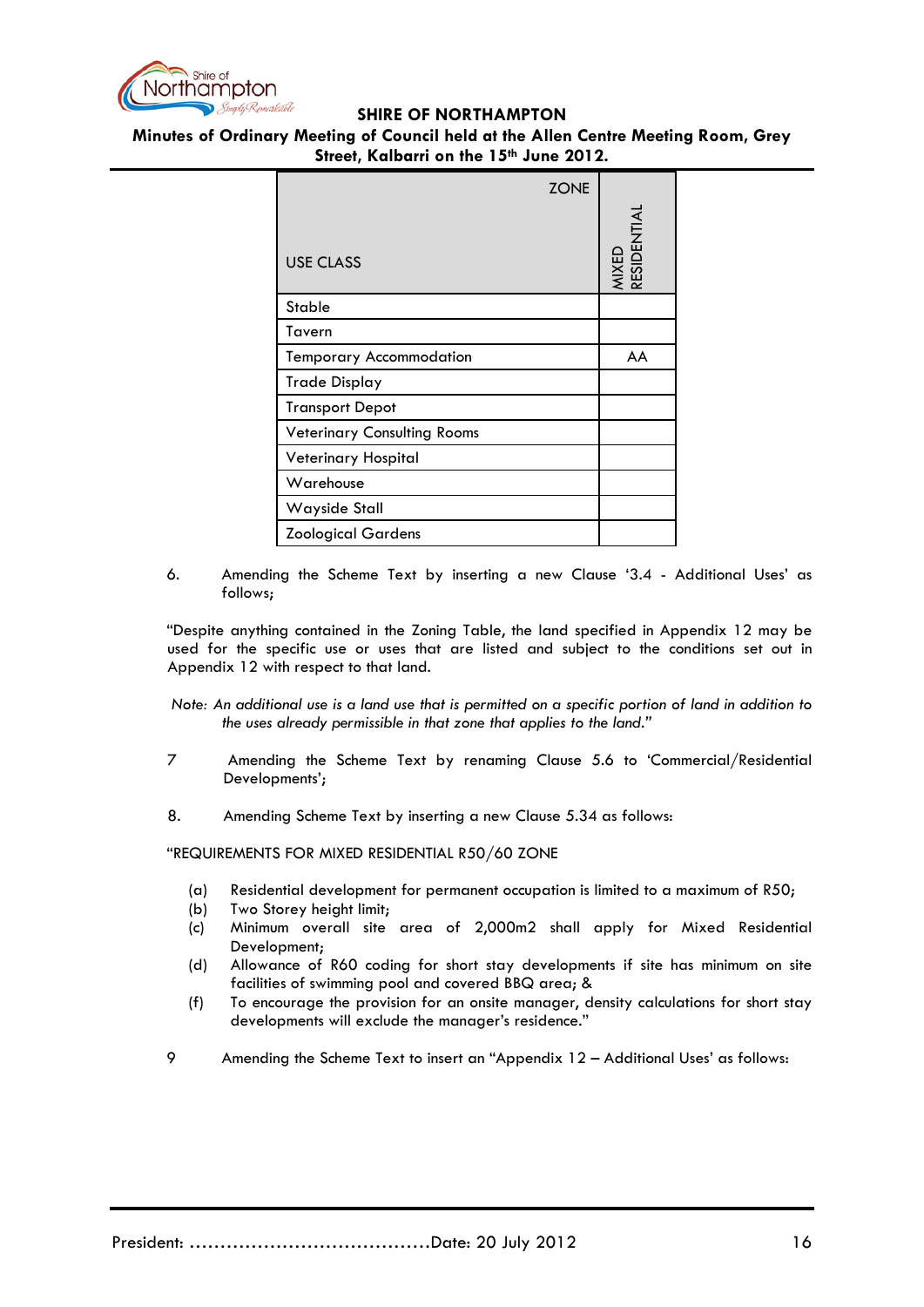

### **Minutes of Ordinary Meeting of Council held at the Allen Centre Meeting Room, Grey Street, Kalbarri on the 15th June 2012.**

| No. | Description of<br>land             | Additional use                                                                                                                                                                                                                            | Conditions                                                                                                                                                                                                                                                                                                                                                                                                                                                                                                              |
|-----|------------------------------------|-------------------------------------------------------------------------------------------------------------------------------------------------------------------------------------------------------------------------------------------|-------------------------------------------------------------------------------------------------------------------------------------------------------------------------------------------------------------------------------------------------------------------------------------------------------------------------------------------------------------------------------------------------------------------------------------------------------------------------------------------------------------------------|
|     | Lot 22 Grey<br>Street,<br>Kalbarri | <b>Amusement Parlour</b><br>$\bullet$<br><b>Art Gallery</b><br>٠<br><b>Fast Food Outlet</b><br>Kiosk<br>Laundromat<br>Lunch Bar<br>Museum<br><b>Private Recreation</b><br>٠<br><b>Public Amusement</b><br>$\bullet$<br>Restaurant<br>Shop | a) Plot radio concessions shall apply<br>exclusion of<br>through<br>tourist<br>commercial floor space from short<br>stay residential plot ratio.<br>b)<br>All short stay units must have<br>parking on site.<br>Cash-in-lieu contributions shall<br>c)<br>apply for construction/ upgrading<br>of public car parks in the vicinity<br>in lieu of provision of onsite<br>parking for commercial uses.<br>e) Minimum site area 2,000m2;<br>f)<br>Three storey or 10m height limit<br>shall apply, whatever is the lesser; |

- 10 Rezoning Lot 22 Grey Street, Kalbarri from 'Special Use Zone 2' to 'Mixed Residential R50/60' and 'Additional Use – Tourist Commercial';
- 11 Rezoning Lot 27 Hackney Street, Kalbarri from 'Residential R50' to 'Mixed Residential R50/60';
- 12 Amending the Scheme Map and Legend Accordingly; &
- 13 Deleting 'Special Use Zone 3' from Appendix 7 of the Scheme.

### CARRIED 8/0

Note: Council did not adopt the Officer's recommendation, with the exception of the noted additions on the grounds that they felt the October 2011 resolution was their agreed decision.

6.8.3 PROPOSED TELECOMMUNICATIONS TOWER (NBN FIXED WIRELESS BROADBAND) – LOT 115 WHITE CLIFFS ROAD, HORROCKS (ITEM 6.3.3)

Moved Cr STOCK-STANDEN, seconded Cr CRIPPS

That Council grant Planning Approval for the proposed "Telecommunications Facility – Fixed Wireless Broadband Tower and associated infrastructure" on Lot 115 White Cliffs Road, Horrocks, subject to the following conditions:

1. Development shall be in accordance with the attached approved plans dated 15 June, 2012 and subject to any modifications required as a consequence of this approval. The endorsed plan(s) shall not be modified or altered without the prior written approval of the local government;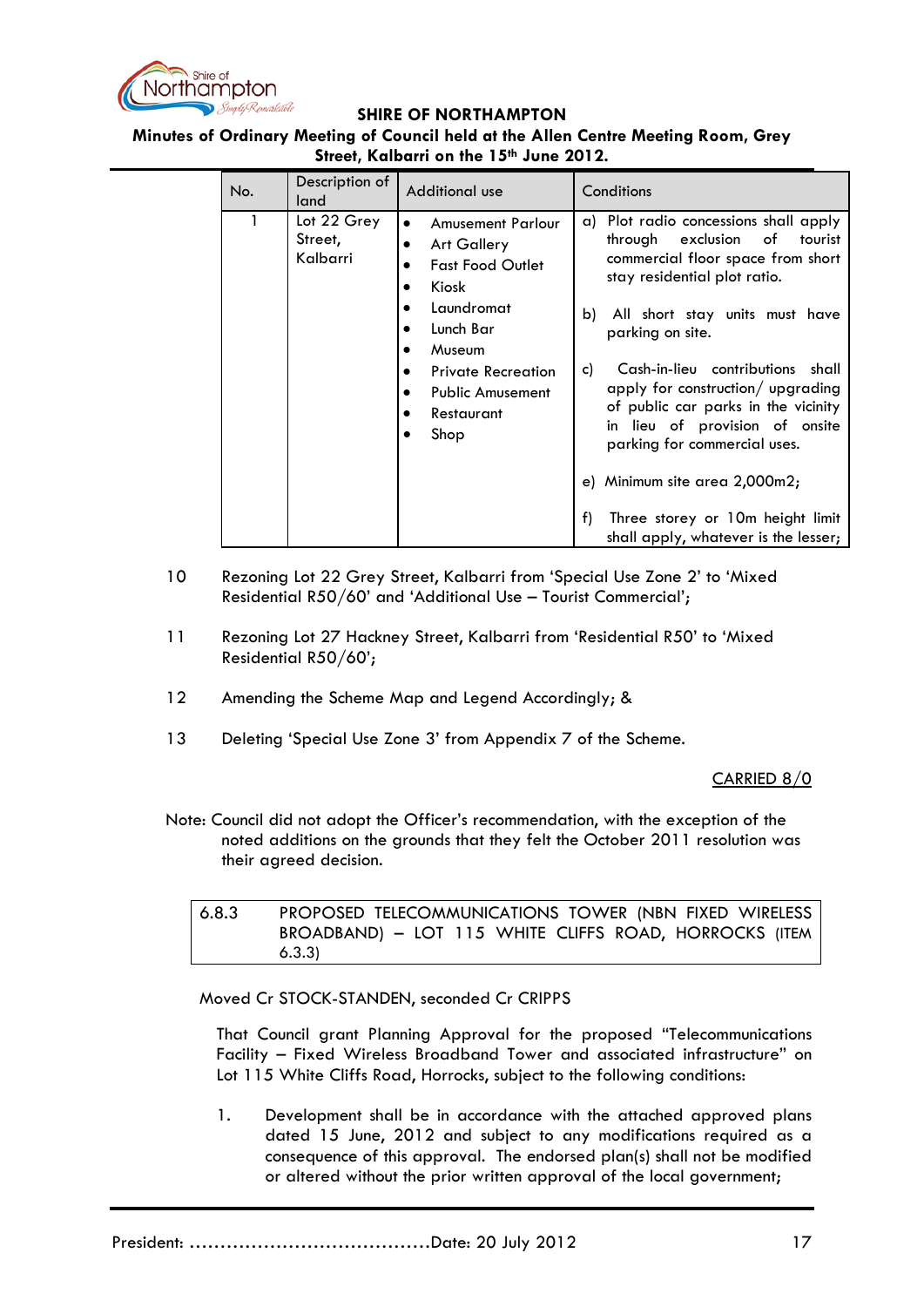

**Minutes of Ordinary Meeting of Council held at the Allen Centre Meeting Room, Grey Street, Kalbarri on the 15th June 2012.**

- 2. This approval shall lapse if the development is not substantially commenced within two years of the date of this approval;
- 3. The supporting infrastructure for the development, in particular the equipment shelter shall be clad in new, non-reflective materials in order to minimise the visual impact of the development on adjoining properties, as shown on the attached amended plans dated 15 June, 2012;
- 4. A building licence shall be issued by the local government prior to the commencement of any work on the site;
- 5. Any soils deposited or disturbed on-site shall be stabilised to the approval of the local government;
- 6. The Applicant is to undertake a Flora Survey in accordance with the requirements of the Department of Environment and Conservation demonstrating that the critical habitat of conservation significant flora species is not adversely impacted upon by the proposed telecommunications tower and its associated infrastructure prior to commencing development.

### ADVICE NOTES:

- *a) The Water Corporations advises that there is a proposal for and NBN underground power route encroaching within their easement. The service separation between the water main and the power cable should be in accordance with the standards and any damage cause to the water main will be the contractor's responsibility; and*
- *b) Western Power advises that there are overhead powerlines and/or underground cables adjacent to or traversing across the proposed area of works.*

## CARRIED 8/0

6.8.4 PROPOSED SECONDHAND STRUCTURE – "ECO HUB" (OUTDOOR COMMUNITY EDUCATION FACILITY) – RESERVE 42168 ONSLOW STREET, NORTHAMPTON (ITEM 6.3.4)

### Moved Cr GLIDDON, seconded CR PENN

That Council:

1. Grant Planning Approval to the proposed second-hand structure "Eco Hub" to be used as an outdoor community education facility on Reserve 42168 Onslow Street, Northampton subject to the following conditions: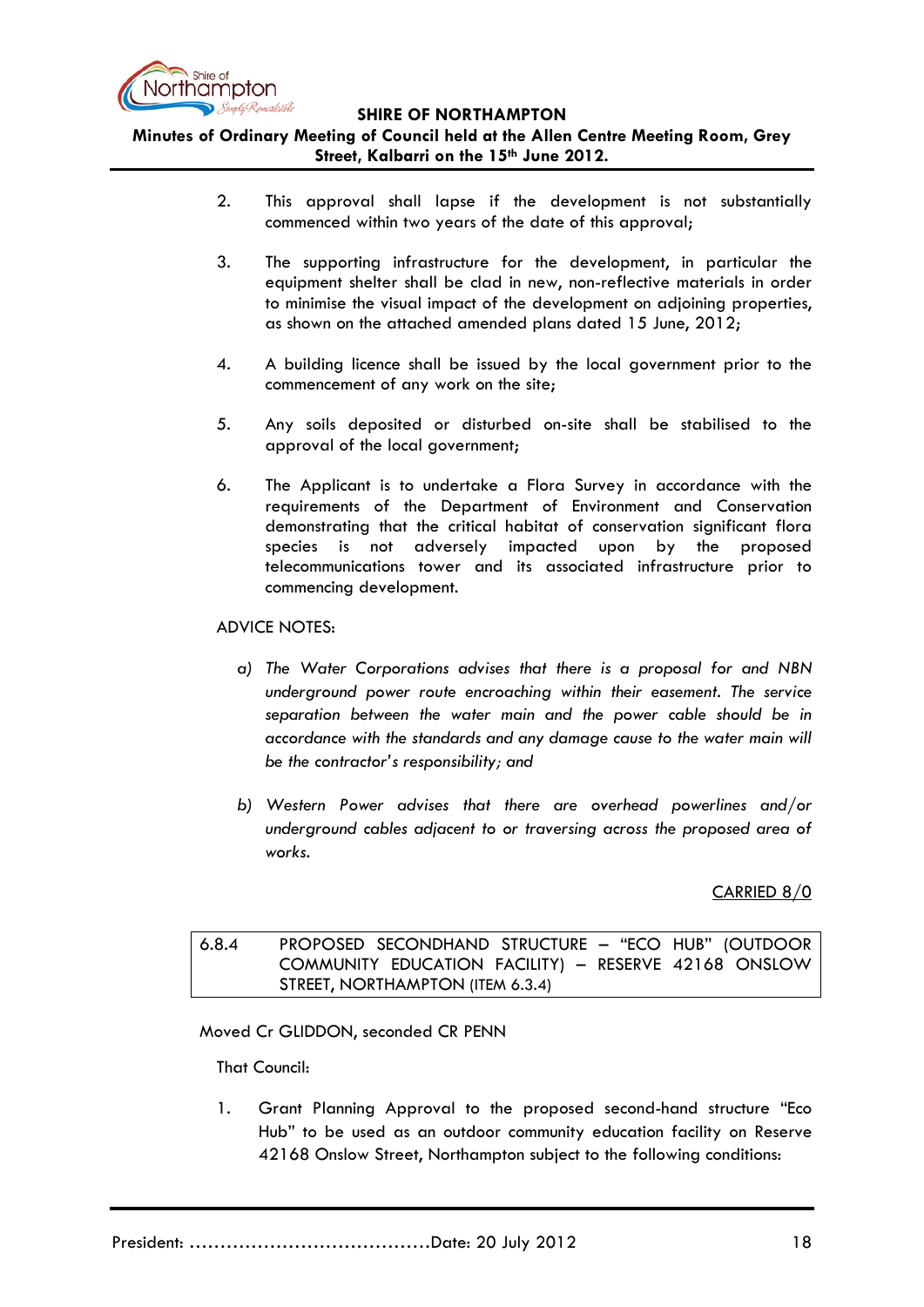

# **Minutes of Ordinary Meeting of Council held at the Allen Centre Meeting Room, Grey Street, Kalbarri on the 15th June 2012.**

- a) Development shall be in accordance with the attached approved plan(s) dated 15 June, 2012 and subject to any modifications required as a consequence of any condition(s) of this approval. The endorsed plan(s) shall not be modified or altered without the prior written approval of the Local Government;
- b) If the development/use the subject of this approval is not substantially completed within a period of 2 years after the date of the determination the approval shall lapse and be of no further effect;
- c) Any additions to or change of use of any part of the building or land (not the subject of this consent/approval) requires further application and planning approval for that use/addition;
- d) The Applicant is liaise directly with the Shire of Northampton's Principal EHO/Building Surveyor for inspection and approval of the use of the second-hand materials before construction of the "Eco Hub commences;
- e) A building licence shall be issued by the Local Government prior to the commencement of any work on the site; and
- f) Any soils disturbed or deposited on site shall be stabilised to the approval of the Local Government;
- 2. That Council waive the Planning Application Fee of \$139.00 and the Building Application Fee payable for the construction of the proposed "Eco Hub" (Second-hand Structure) on Reserve 42168 Onslow Street, Northampton.

CARRIED 8/0

## 6.8.5 SUMMARY OF PLANNING INFORMATION ITEMS (ITEM 6.3.5)

Noted.

Mrs Hayley Williams, Principal Planner left the meeting at 1.53pm.

## **6.9 FINANCE REPORT**

## 6.9.1 ACCOUNTS FOR PAYMENT (ITEM 6.4.1)

Moved Cr PENN, seconded Cr CRIPPS

That Municipal Fund Cheques 19306 to 19327 inclusive, totalling \$135,133.84, Municipal EFT payments numbered EFT10029 to EFT10105 inclusive totalling \$665,357.16, Direct Debit payments GJ11-01 to GJ11-04 totalling \$4,174.34, Trust Fund Cheques Nil, be passed for payment and the items therein be declared authorised expenditure.

CARRIED BY AN ABSOLUTE MAJORITY 8/0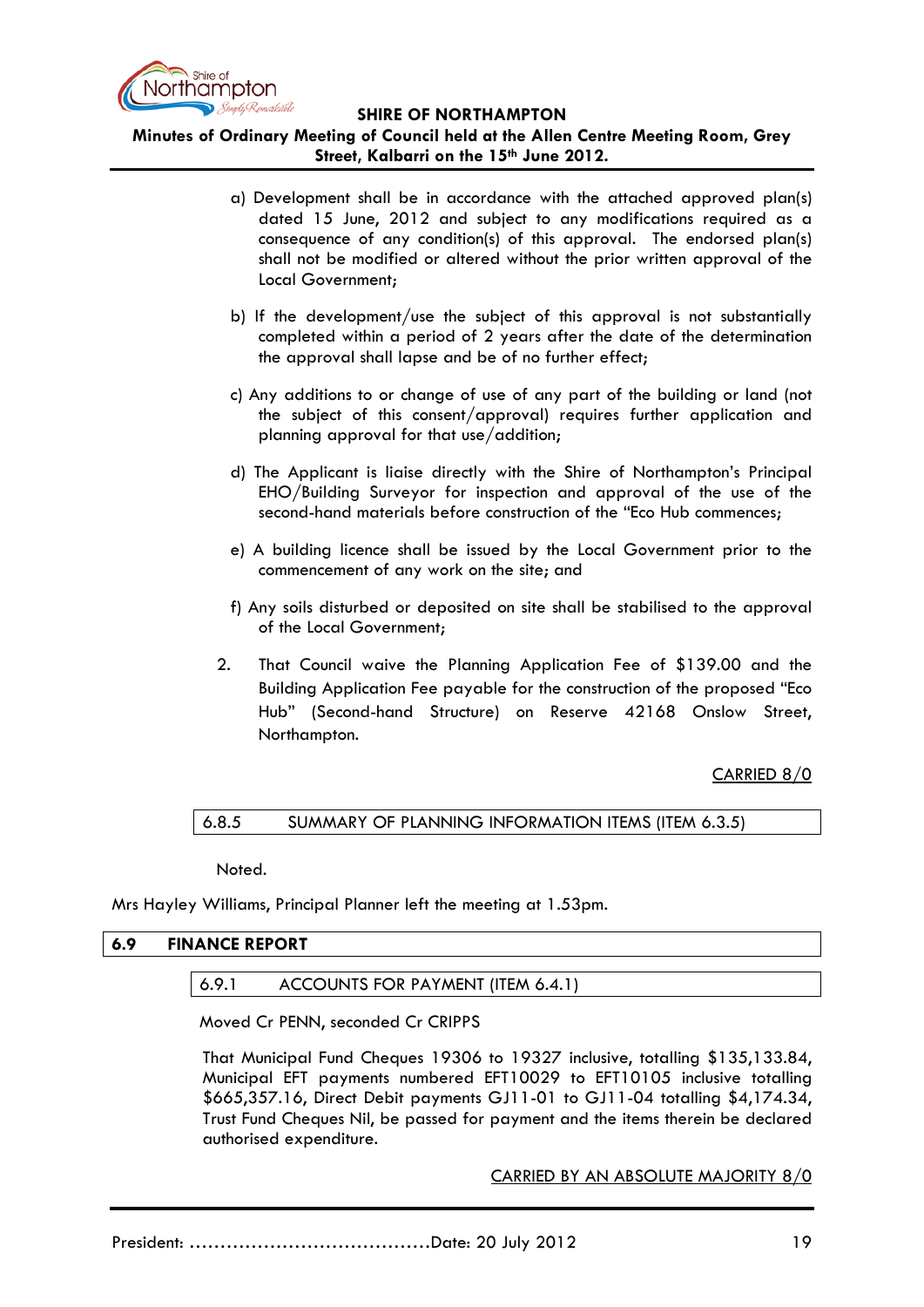

# **Minutes of Ordinary Meeting of Council held at the Allen Centre Meeting Room, Grey Street, Kalbarri on the 15th June 2012.**

6.9.2 MONTHLY FINANCIAL STATEMENTS (ITEM 6.4.2)

Moved Cr SIMKIN, seconded Cr GLIDDON

That Council adopts the Monthly Financial Report for the period ending 31 May 2012 and notes any material variances greater than \$5,000.

CARRIED 8/0

## **6.10 ADMINISTRATION & CORPORATE REPORT**

### 6.10.1 SENIOR STAFF PERFORMANCE REVIEWS (ITEM 6.5.1)

Moved Cr BOOTH, seconded Cr CRIPPS

That Council adopts the recommendations made by the Performance Review Panel.

CARRIED 8/0

### 6.10.2 2012/2013 BUDGET MEETING (ITEM 6.5.2)

Moved Cr CRIPPS, seconded Cr PENN

That Council holds a Special Meeting of Council to consider the 2012/2013 Budget on Friday  $27<sup>th</sup>$  July 2012, commencing 1.00pm at the Northampton Council Chambers.

## CARRIED 8/0

### 6.10.3 FISHING PLATFORM – KALBARRI (ITEM 6.5.3)

Moved Cr STOCK-STANDEN, seconded Cr CRIPPS

That Council:

- 1. Notes the comments made in the Officers report.
- 2. Lists the installation of a 20 metre pathway, by 2 metres wide in the draft 2012/13 Budget for further consideration.

CARRIED 8/0

### **6.11 PRESIDENTS REPORT**

Since the last Council meeting the President, Cr Wilson reported on his attendance to the following:

• Shire of Northampton Annual Electors meeting.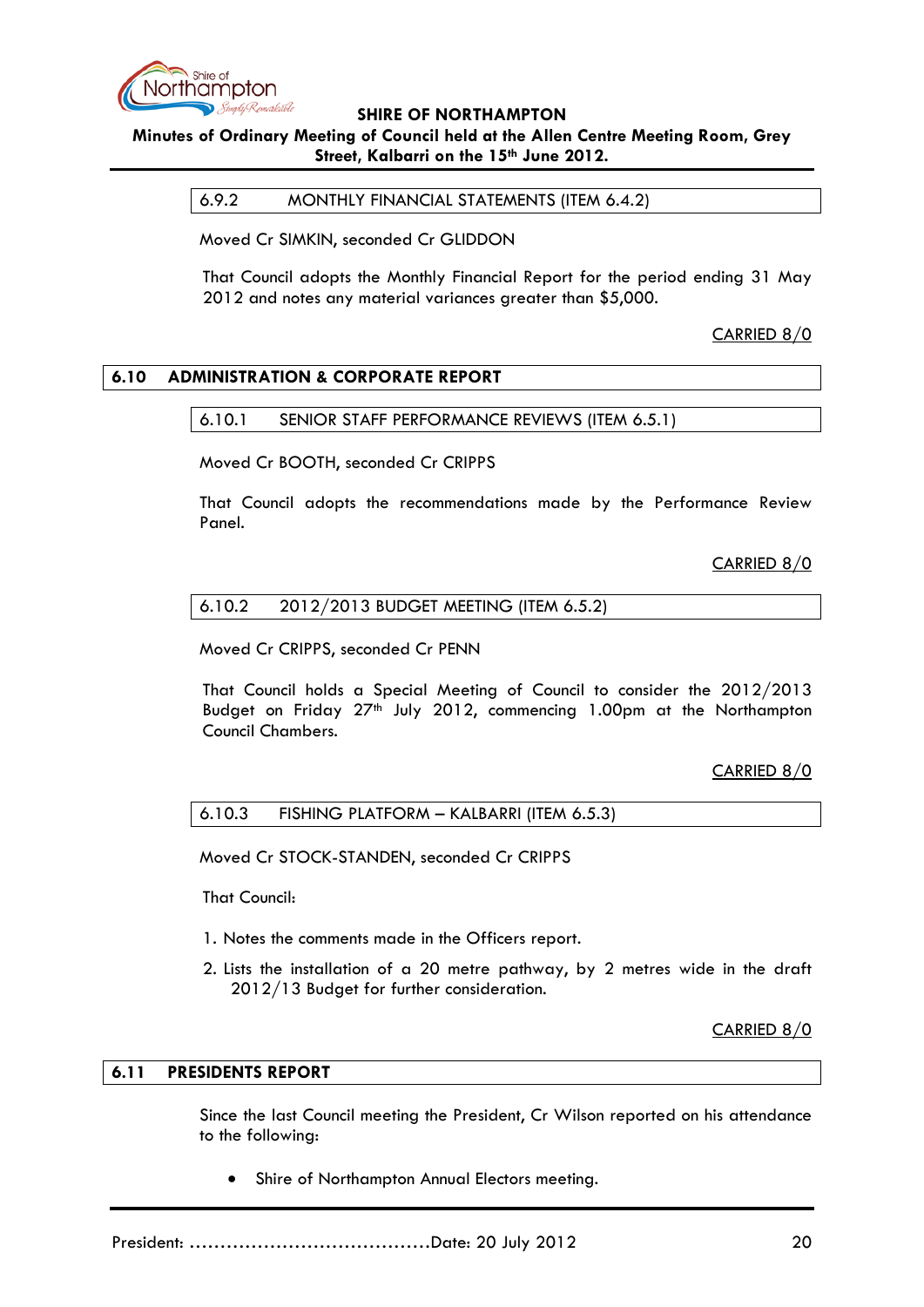

**Minutes of Ordinary Meeting of Council held at the Allen Centre Meeting Room, Grey Street, Kalbarri on the 15th June 2012.**

- Meeting with the Midwest Regional Planning Committee.
- Attended the Zest Festival, VIP Friday night function, Saturday breakfast and Official Plaque ceremony. It was a great event, well organised and executed, with special thanks to Bec Millar, Cr's Booth and Gliddon and the entire organising committee.
- Meeting with Bevan Rose regarding suicide prevention.
- Attended the 50<sup>th</sup> Anniversary of the Northampton Football Club, official dinner.
- Senior Staff Performance reviews.

### **6.12 DEPUTY PRESIDENTS REPORT**

Since the last Council meeting the Deputy President, Cr Parker reported on his attendance to the following:

- Attended a meeting of the Northern Country Zone of WALGA.
- Senior Staff Performance reviews.
- Meeting with the Midwest Regional Planning Committee.

## **6.13 COUNCILLORS REPORT**

### 6.13.1 Cr GLIDDON

Since the last Council meeting Cr Gliddon reported on her attendance to the following:

- Various meetings to organise the Zest Festival.
- Meeting with the Midwest Regional Planning Committee.
- Attended the Zest Festival.
- Kalbarri Visitor Centre Submitted funding submission with assistance from Deb Carson for equipment purchase, submitted Tidy Towns application for Kalbarri.

### 6.13.2 Cr BOOTH

Since the last Council meeting Cr Booth reported on her attendance to the following:

- Various meetings to organise the Zest Festival.
- Meeting with the Midwest Regional Planning Committee.
- Attended the Zest Festival. Cr Booth wished to thank Council for their funding for the event and a big thank you to the Kalbarri outside staff for their assistance during the whole festival.
- Senior Staff Performance reviews.

6.13.3 Cr PENN